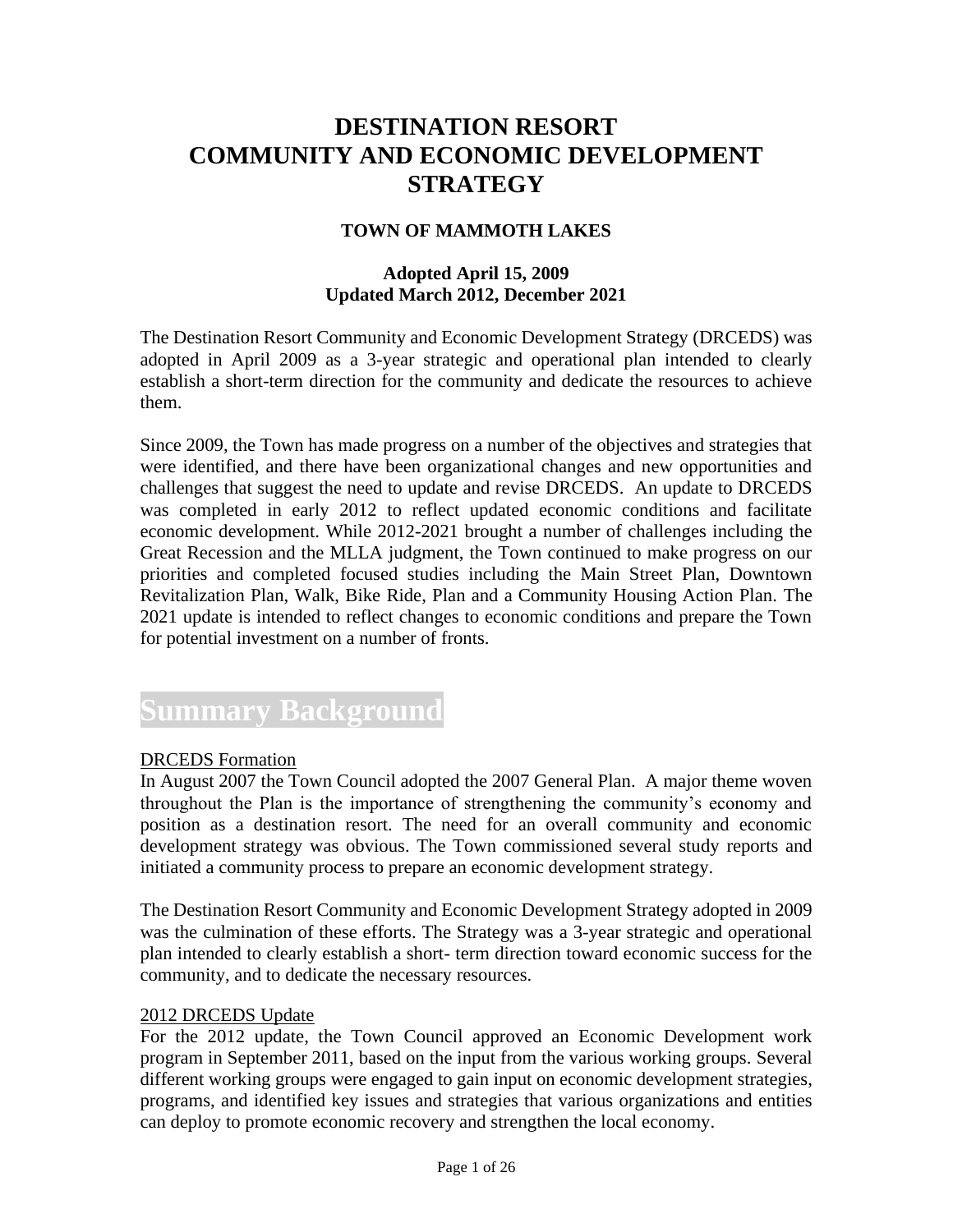#### 2021 DRCEDS Update

Over the past ten years there have been significant changes to both the local and national economy. Some of the changes include the Town settling the MLLA lawsuit with a substantial judgment against the Town, changes in Air Service, the formation of the ALTERRA Mountain Company, the COVID-19 pandemic, and overall improved economic performance of the Town.

#### *MLLA Settlement*

The outcome of the MLLA judgment resulted in a long-term financial loss to the Town. The Town financed the outstanding judgment \$24 million in 2017with current annual payment of approximately \$1.87 million extending through FY35-36. The financing reduced the interest rate dropping the annual payment from \$2 million. Revenue losses at the Mammoth Yosemite Airport continue at approximately \$100,000 annually. The process to meet the financial challenge of the settlement also resulted in changes in the Town's funding of Tourism, Housing and Transit. Allocations to these three service areas was adjusted again in FY17-18 to allocate additional funding for housing purposes.

#### *Air Service*

Commercial air service to the Mammoth Yosemite Airport (MMH) was discontinued in early 2020 due to the COVID-19 Pandemic. Commercial air service was also transitioned to Inyo County Airport in Bishop (BIH), with United commercial service scheduled to resume to resume December 2021. Scheduled Charter service provided by Advanced Air, LLC is scheduled to start in November 2021 at MMH.

#### *Formation of ALTERRA Mountain Company*

In 2018 Mammoth Mountain Ski Area and June Mountain Ski Area were part of the creation of the new international, multi-mountain ski corporation, ALTERRA Mountain Company. The Company has a branded pass program (IKON) providing access to owned and partner ski resorts. It is anticipated the new company will provide enhanced investment opportunities for Mammoth Mountain and related properties. Mammoth Mountain Ski Area has also completed a land exchange with the National Forest Service adding approximately 30 acre of private land adjacent to the Mammoth Mountain Main Lodge for redevelopment and new development.

#### *COVID-19 Pandemic*

In March 2020 the COVID-19 Pandemic resulted in a substantial the shutdown of the California economy. The impact on the Town's visitor based economy was significant and created a sense of uncertainty. The Town did rebound economically in summer 2020, only to be impacted by wildfire season in the fall with heavy smoke and forest closures. This scenario again repeated itself in the summer of 2021 as California continues to catastrophic wildfires and related smoke impacts. The Town implemented several proactive actions to support the community, to limit financial impacts on the Town, and to meet the demands of the pandemic. The lasting impacts of the pandemic are still unknown.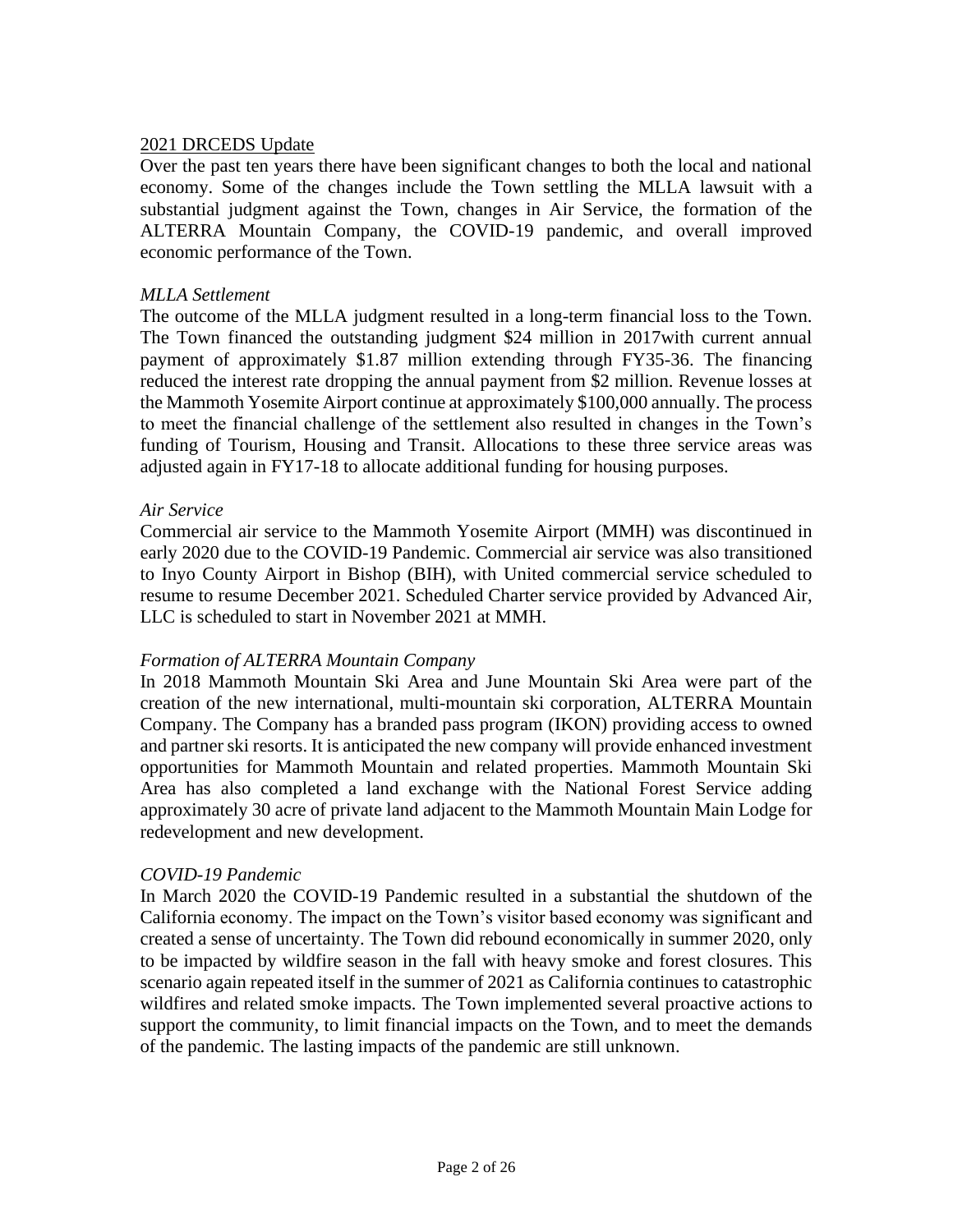#### *TBID (Tourism Business Improvement District)*

In September of 2013 the Mammoth Lakes Tourism Business Improvement District (TBID) was initiated. The TBID provides additional marketing related funding. All tourism related businesses are assessed a fee based on the type of business (restaurant, retail, lodging or skiing). The TBID has provided a substantial increase in funding to market the community and to support air service.

#### *Economic Performance*

The Town's efforts and the strength of the economy is reflected in recent revenue generation feud by TOT. In FY15-16 \$15.7 million was collected setting a new record. This amount has been exceeded in each of the following fiscal years, with a new record of \$20.2 million in FY18-19. The solid performance in TOT revenue is reflective of a strong tourism economy, stronger performing non-peak times, peak records, increased room rates and increased enforcement on tax remittance.

## **Our Strengths and Challenges (SWOT Analysis)**

Mammoth's economy is almost wholly dependent on tourism. Virtually every aspect of the community is directly or indirectly linked to tourism. The attraction of the area, the diversity of outdoor recreational a

Activities, marketing/PR/branding, the movement of people, town identity, and support for basic business activity (dining, gear, ticket sales, support services, shopping, etc.). The Town's revenue sources are also tied to visitor spending primarily through Transient Occupancy Tax generation.

Five realities have been identified in the current economic condition that factor into the Town's efforts on economic development.

- 1. We are competing in State, National and Global economies.
- 2. The pace of change and competition in the marketplace will accelerate.
- 3. Economic and environmental success are overlapping at an increasing rate.
- 4. Public-private and public-public partnerships are more critical every day.
- 5. The ability to innovate is the only sustainable competitive advantage.

In this environment the Town and the greater region have strengths, weaknesses and opportunities to enhance the quality of life for residents and experiences for visitors.

#### **Strengths**

Strengths of our tourism-based economy are:

- Our incredible natural setting and abundant outdoor recreational activities.
- Our climate, 300 days of sun and average of 400 inches of snow each year.
- Mammoth Lakes proximity to the Southern California market has made us their playground. Southern Californians comprise the majority of Mammoth's visitors and second homeowners, and are a major, consistent source of revenues.
- Mammoth has been attractive to developers such as Intrawest and Starwood Capital that resulted in investments in higher-end lodging and the more recent creation of the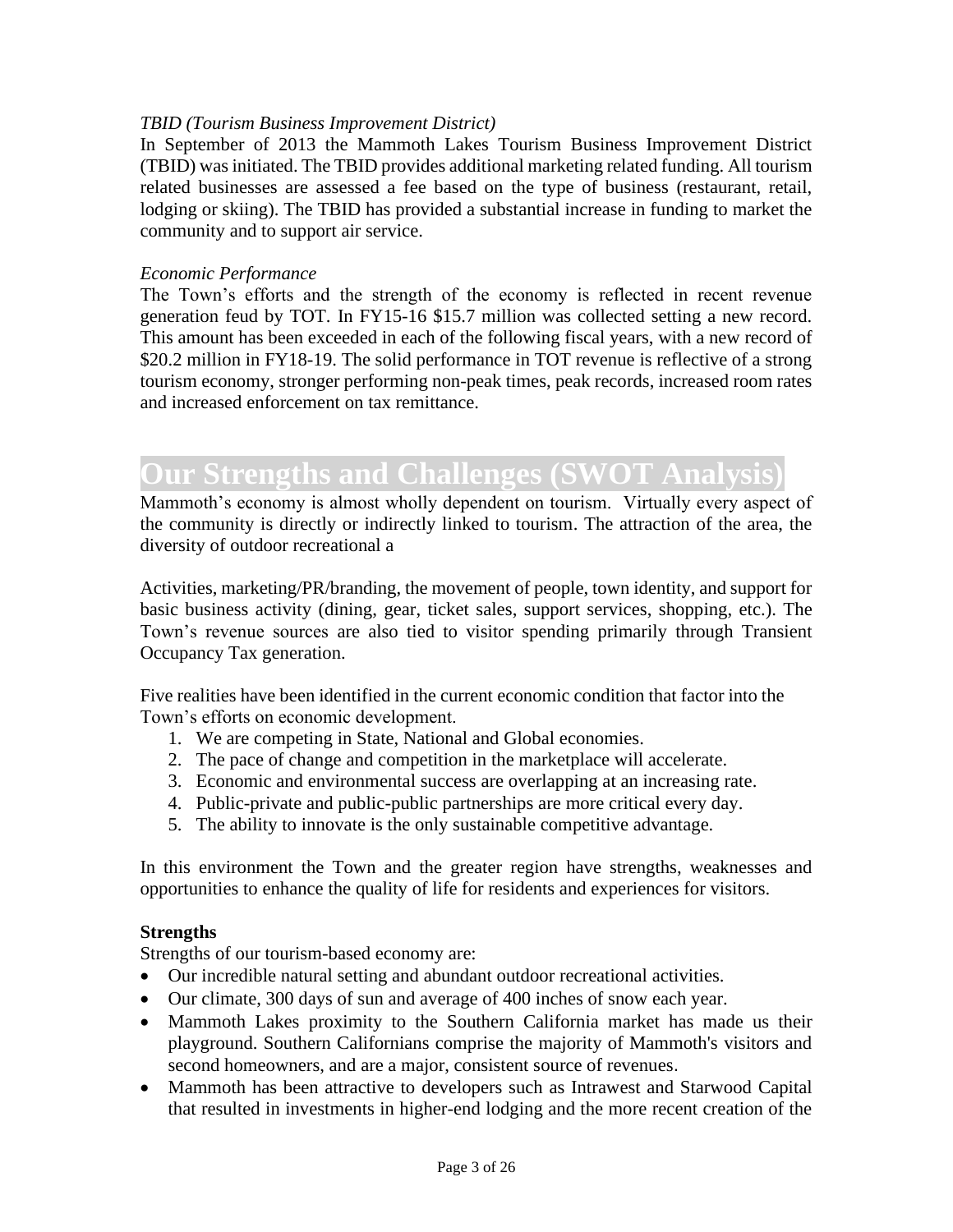Alterra Mountain Company and planned investments at the Main Lodge. While Mammoth Lakes remains attractive to developers, construction costs continue to hamper development.

- The creation of Alterra Mountain Company has resulted in marketing of Mammoth Mountain to a broader range of visitors and the Ikon Pass program provides an incentive for passholder to visit Mammoth Mountain.
- Mammoth Mountain Ski Area itself is renowned for its size and tremendous variety of terrain for all skill levels and continues to improve on-mountain skiing and snowboarding facilities to attract new visitors. The ability to make artificial snow has reduced the impact of low, natural snow years.
- Our setting in the midst of the Inyo National Forest and proximity to world renowned parks including Devils Postpile National Monument and Yosemite National Park.
- Mammoth Lakes isolation, which is in some ways a disadvantage, results in one of its greatest strengths: as Mammoth Lakes will always be an island of civilization surrounded by unique, spectacular public lands.
- Expanding events calendars and diversification of events, festivals, and communitybased activities.
- The extension of Digital 395 provides gigabit broadband service to the community but has limited distribution throughout Town.
- Expansion of non-winter visitor base and activities.
- Growing sense of regional cooperation and investment in strategic areas such as mobility, public lands, trails, housing, marketing and response to changing environmental conditions.
- Updated Inyo National Forest Management Plan and Devils Postpile National Monument Management Plan.

#### **Challenges**

Our tourism based economy is affected and threatened by:

- Environmental Factors: 1980 Long Valley Earthquake, 1980-90's volcanism, 1992 Rainbow Fire, New Zealand Mud Snail & Quagga Mussels, Global Climate Change, Extreme Sierra Weather Patterns, drought and catastrophic wildfires.
- Weather-Dependent Economy: Historically low snowfall has occurred intermittently over the past decade and has resulted in significant negative effects on the local economy, based on a sharp decline in skier visits.
- Economic Factors: 1994 Highway 14 closed due to Northridge Earthquake, Strong Resort Industry Competition, Aging Baby Boomers, National/Global Economic Downturn, Escalating and Fluctuating Fuel Costs.
- Local Factors: Soft Spring and Fall Visitation, and limited diversity in recreation, entertainment, and retail options for visitors.
- Competition: alternative recreational choices and resorts to choose from across the west and internationally.
- The growth in popularity of Mammoth Lakes for second homeowners and use of homes for short-term rentals has added to a workforce housing shortage

### **Mammoth's businesses experience lows and highs:**

• Difficult to find housing for employees.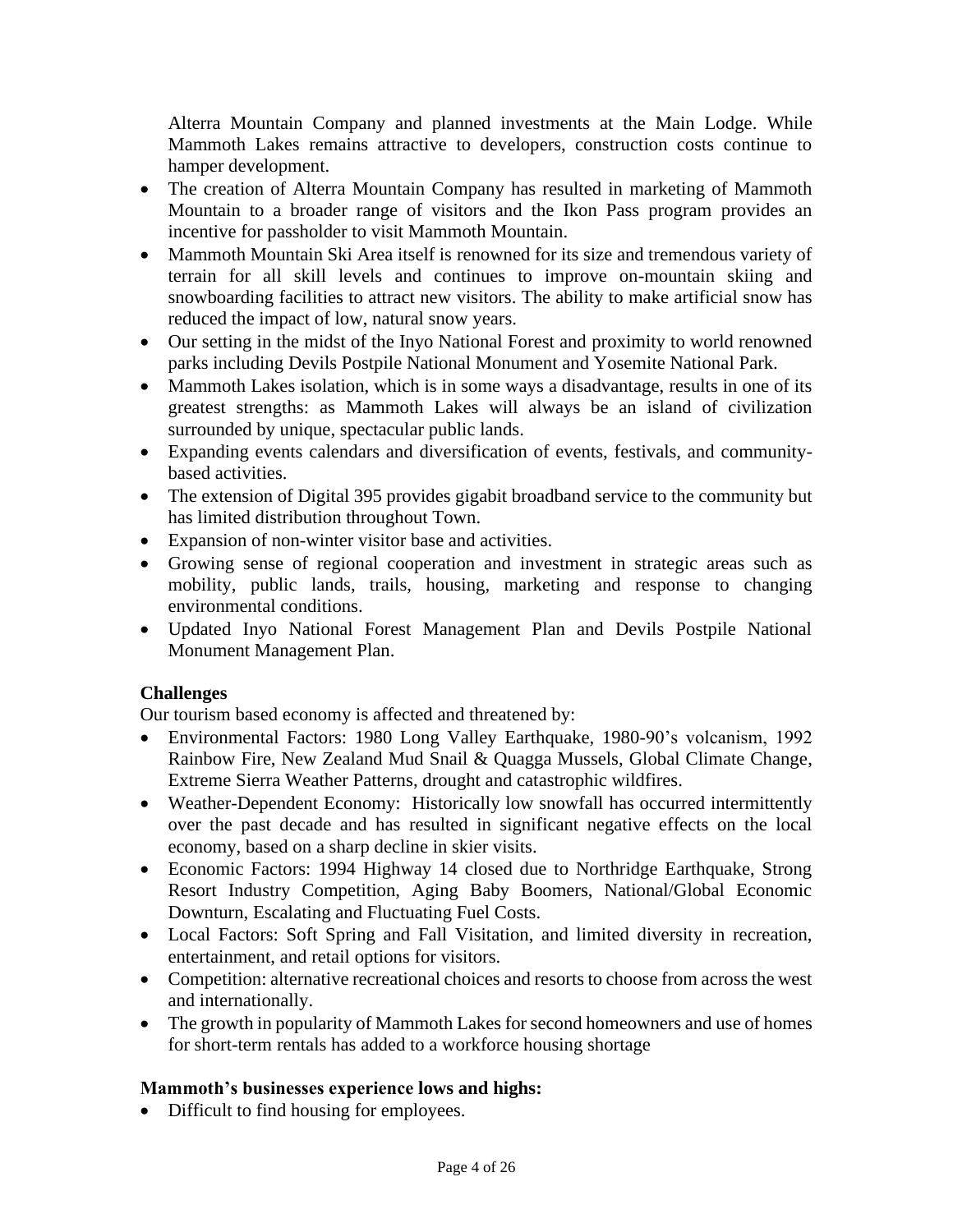- Difficult to find qualified workforce.
- Limited childcare opportunities in town, particularly for infants.
- Low to moderate average annual lodging occupancies.
- While shoulder season visitation continues to increase, there are still limited closed restaurants, shops, services and as visitation dips.
- Customer service standards suffer with fluctuations in workforce due to seasonal nature of our economy.
- Difficult to attract and retain employees and achieve a sustainable employment base due to the cost of living, high housing costs, and a lack of resident focused amenities.
- Subject to weather and closures due to natural disaster.

#### **Economic diversification is difficult:**

- We are geographically isolated, access is limited.
- Materials, shipping, and construction and development costs are high.
- Local cost of doing business is relatively higher than other communities.
- The Town is limited in size and surrounded by public lands.
- Year-round visitation levels are not sufficient to sustain local businesses investment.
- The rate of return on major investment is lower than in other markets.

Given the Town's reliance on visitor-derived Transient Occupancy Tax (TOT) and sales tax, there is a need to enhance the sustainability and growth in these revenue sources for the Town. The health of the tourism economy directly impacts the business climate and success of local businesses. Visitor demand and spend are also critical factors in the attraction of new investment.

# **Our 3-Year Strategic Direction/Action Plan**

This Destination Resort Community and Economic Development Strategy includes the ideas of partnership, people, place and positioning. The Plan is intended to improve our overall quality of life: provide expanded opportunity, spur investment, encourage local enterprise, serve the needs of local residents, workers and businesses, promote stable employment, reduce poverty, offer family and neighborhood life, maintain our natural environment, conserve natural resources and be both inclusive and sustainable.

This strategy looks to leverage assets to support increased competitiveness and economic growth. Ultimately, the community, the ski area, and our national public lands require progressive changes to become a destination resort. To achieve these goals, the Town should consider securing funding for the following high priority short- and mid-term strategies and objectives during this next 3-year period (2022 – 2025).

#### **Key Result Area: Achieve Economic Stability and Environmental Resiliency**

The Key Result Area represents the highest-level goal of DRCEDS, which will be achieved through a multi-faceted series of objectives and strategies in key targeted areas. The following overarching "disciplines" are those that should be integrated and adhered to in actions and decision-making for any of the objectives and strategies.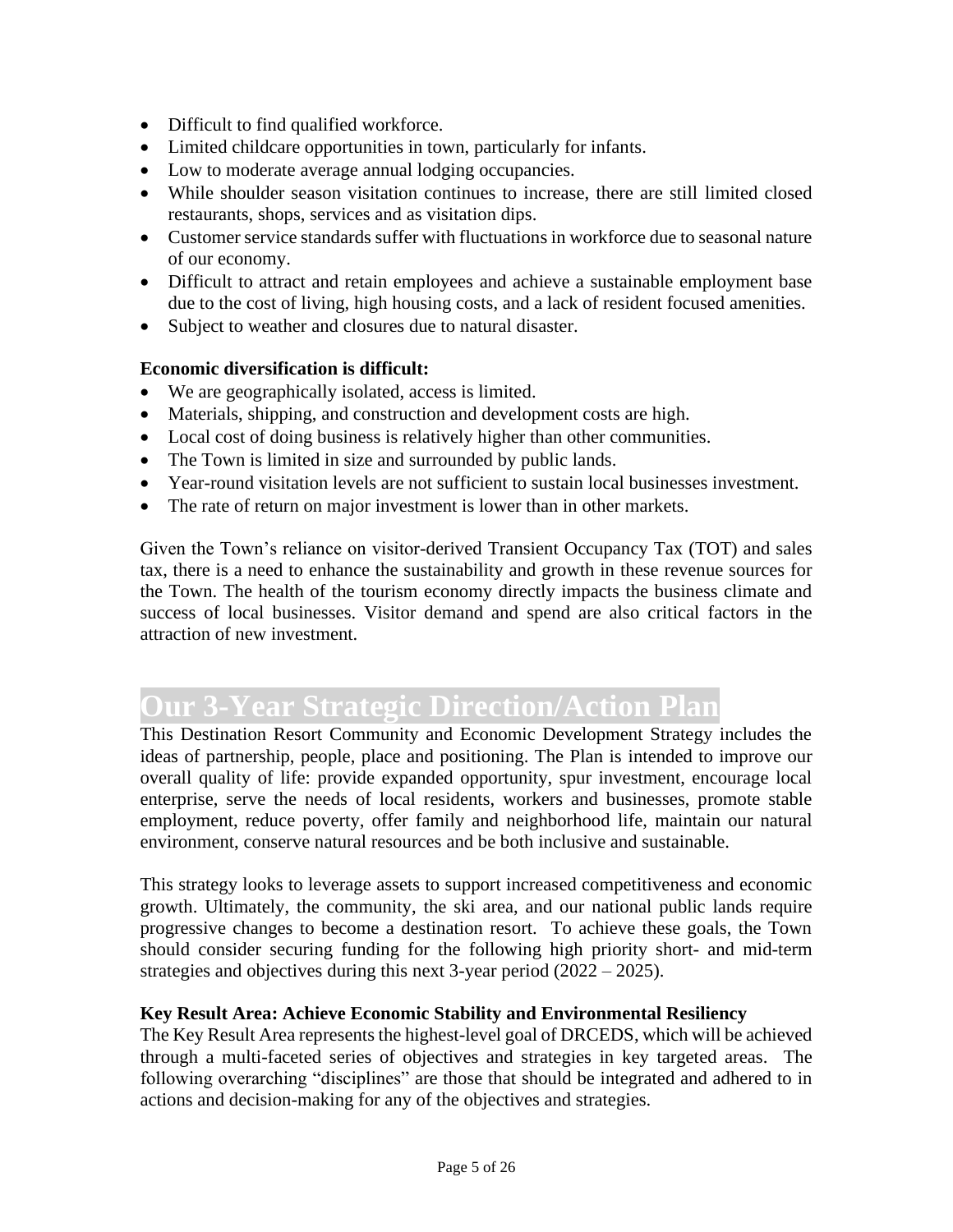**We will base our decisions on achieving the triple bottom line (Social, Environmental and Economic): one that considers economic development, land use planning, mobility, community design, and place-making to achieve a thriving local economy.** 

**We will prioritize the allocation of economic development resources and decisionmaking to provide activities, programs, services, and facilities that lead to a sustainable economy and enhanced visitor and local experiences and increased spend.**

**We will partner with the private sector and regional public agencies to leverage community and visitor serving activities, programs, services, and facilities with new investment.**

**We will build partnerships with members of our community to increase opportunity, spur investment, encourage local enterprises, and serve the needs of local residents, workers and businesses.** 

Goal 1.1 Increase visitation and spend during quiet travel periods to improve repeat visits and encourage higher spend.

Goal 1.2 Stabilize and strengthen local businesses.

Goal 1.3 Maintain a fiscally healthy organization through conservative expenditures, prudent budget management and increased municipal revenues and reliability.

#### **Economic Resilience**

.

Strategy 1.1.1 Promote Mammoth Lakes' economy through increasing and enhancing tourism; the stability of jobs; attraction and retention of new business; and stimulation of economic activity and investment.

Objective 1.1A Increase visitation levels during quiet travel periods and supplement outdoor activities with a mix of indoor activities and diverse events. Key tactics that can implement this objective are:

- Determine gaps in the tourism amenities within town.
- Identify and invest in a permanent outdoor events venue.
- Invest in a quality indoor community space to support, performances, meetings, activities, and recreational space.
- Dedicate resources to attract, support and coordinate the production of town-wide events and major new festivals.
- Expand on mix of events to include sporting related activities (biking, soccer, running, training, etc.,) and "festivals' such as arts, film, yoga, and civic activities, etc.

Objective 1.1B Increase visitation and occupancy by increasing return visits, extending length of stay, and increasing shoulder season (off peak) visits to Mammoth Lakes. Key tactics that can implement this objective are: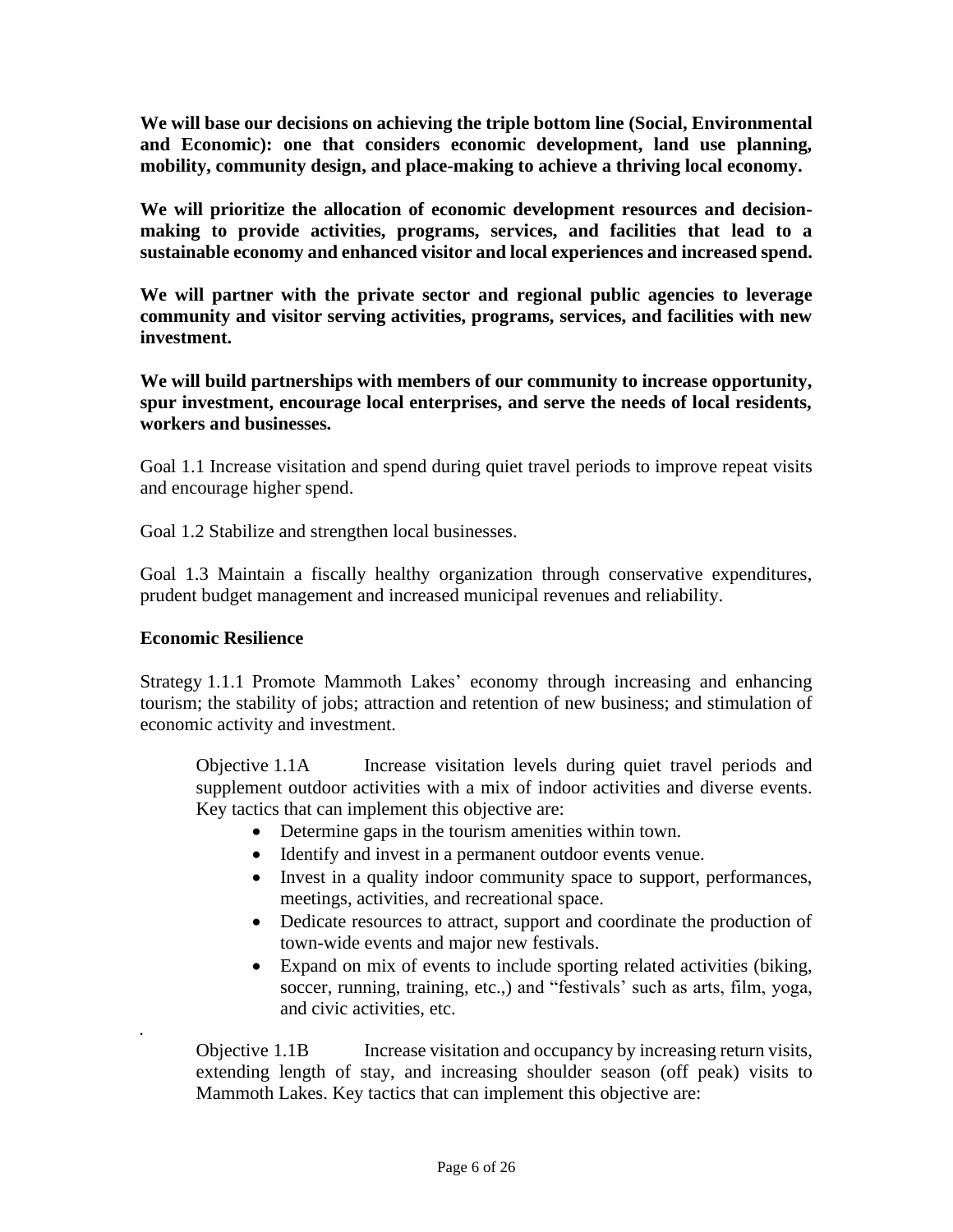- Establishment of events that have repeat visitors and attraction of new participants.
- Added value options to repeat visitors in off peak season.
- Add venues to support off-peak group travel.

Objective 1.1C Improve town-wide Average Daily Rate (ADR) and Revenue Per Available Room (RevPAR). Key tactics that can implement this objective are

- Attract and work with new investment to improve nightly lodging product offerings.
- Define options to limit the conversion of housing options to short-term rentals
- Support training of local operators on revenue management best practices

Objective 1.1D Support last/middle mile broadband connections to improve the speed and availability of broadband internet in Mammoth Lakes. Expanded broadband allows for longer stays as people work remotely, adds to local experiences, and may improve business operations.

Seek out funding opportunities for last-mile broadband connections.

Objective 1.1E On a project-by-project basis determine opportunities for public-private financial participation.

Objective 1.1F Define opportunities and financing tools to work in partnership to fund necessary and desirable public improvements (i.e., use of EIFDs, PBIDs, BADs, tax sharing agreements).

Objective 1.1G Support local businesses and service providers in employee recruitment and retention efforts.

#### **Air Service**

Strategy 1.1.2 Develop a plan for airport services that acknowledges commercial air service moving to Bishop (BIH) with an emphasis on Scheduled Charter Service for Mammoth Yosemite Airport (MMH).

Objective 1.2A Update the Airport Layout Plan to expanded General Aviation (GA)services. Key tactics that can achieve this goal are:

- Focus on growing scheduled charter services with multiple connections with a goal to reach 10,000 enplanements.
- Add necessary infrastructure to support firefighting resources.
- Expand related events to draw in general aviation enthusiasts and public interest.
- Retain Part 139 status for future commercial services.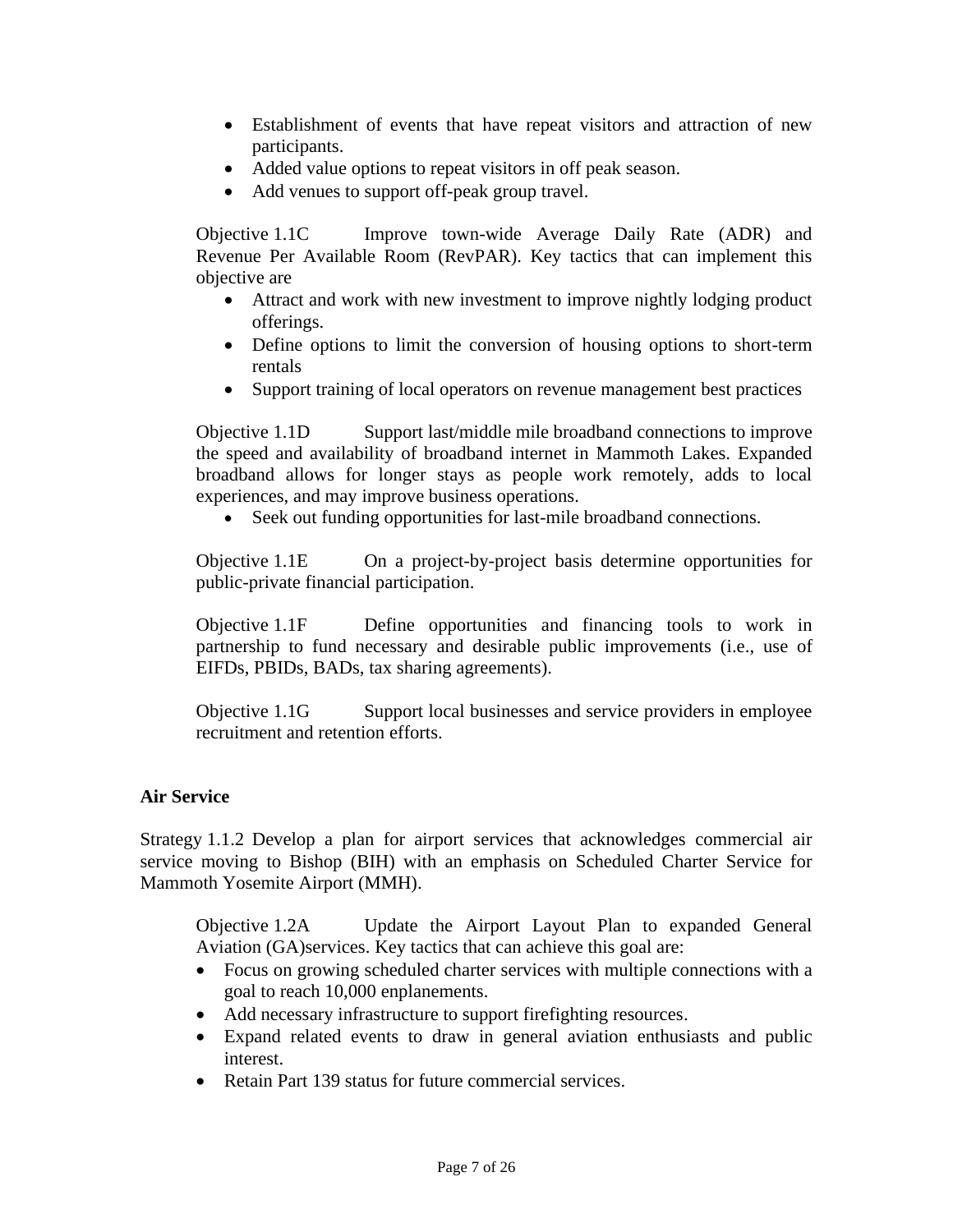#### **Mobility**

Strategy 1.1.3 Shift the primary means of access to local services and amenities and circulation from auto use to walking, bicycling, transportation demand management, micro-mobility options and transit to improve the Town's overall quality of life, reduce number of vehicle trips, and improve roadway safety.

Objective 1.3A Complete a Mobility Master Plan to consolidate previous planning efforts into one master document, providing a framework for the identification, prioritization, and implementation of mobility projects throughout the Town.

Objective 1.3B Implement mobility hub study through a focused pilot project program with concept to be part of the Community Recreation Center development to include expanded electric vehicle charging stations.

Objective 1.3C Provide expanded parking options for visitors to the Village at Mammoth Lakes. Parking should be designed to connect visitors to the Village for shopping, dining, events, and other transit connections thereby reducing vehicle trips.

Objective 1.3D Provide intelligent transportation system (ITS) services to residents and visitors of Mammoth Lakes through the provision of transit applications and other related technology as it becomes available.

#### **Visitor Driving Activities, Programs, Services & Facilities**

Strategy 1.1.4 Partner with the private sector to provide a variety and range of meeting and conference spaces, indoor and outdoor event venues and recreational facilities with new development that can be programmed to drive visitation and experiences.

Objective 1.4A Develop a variety of meeting and conference spaces with future hotel development in general and in the North Village, Town Center and Main Street districts. This objective would target a mix of spaces ranging from 2,000 to 15,000 square feet.

Objective 1.4B Work in partnership with Mammoth Lakes Tourism and partners to establish new out-door event center that may also support expanded meeting space as well as events.

Strategy 1.1.5 Serve as the facilitator for bringing the various organizations together in a directed effort to define current amenity offerings, gaps and opportunities for new amenities and define opportunities to build capacity for enhancing recreational based product.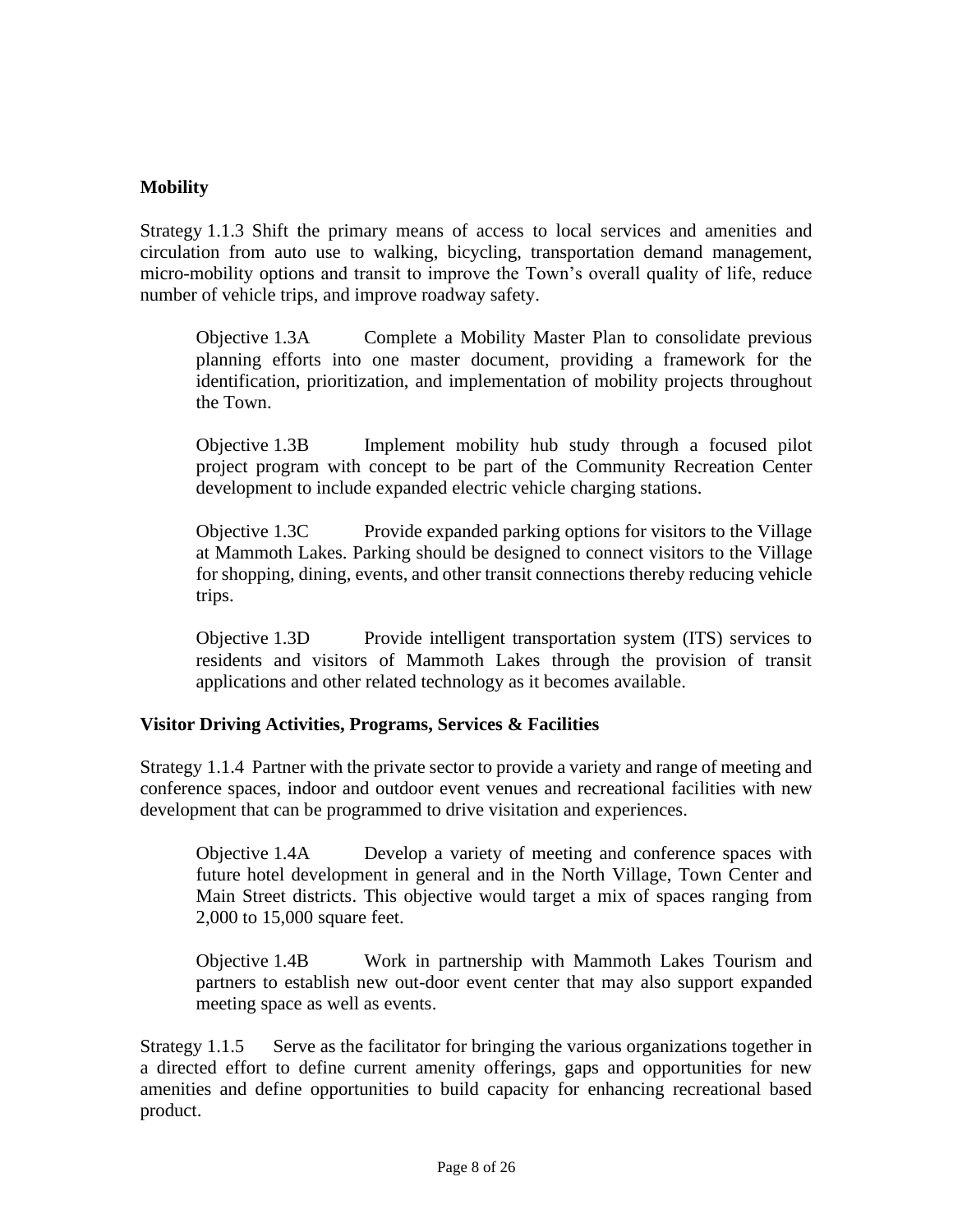Objective 1.5A Convene working group(s) of regional partners to define projects and means to enhance recreational opportunities on public lands.

Objective 1.5B Partner with the Inyo National Forest to improve visitor experience by improving trails, providing information, enhancing basic services such as restrooms, trash collection, parking and transit.

#### **Place-Making**

Strategy 1.1.6 Coordinate with MUSD, Cerro Coso College, the Mammoth Lakes Foundation, Mono County and Southern Mono Healthcare District to determine the most beneficial and appropriate program of public uses and facilities for the Gateway District, and the broader program of facilities that would complement these uses.

Objective 1.6A Work in partnership with Mammoth Lakes Foundation on the completion of the Mammoth Arts and Cultural Center (MACC) to add larger meeting/conference space and to expand year-round performance facility. Objective 1.6B Work with the Mammoth Lakes Foundation to complete a process to plan the housing area located east of the existing college site.

Objective 1.6C Revise and update the North Village Specific Plan, including the Implementation Element, to reflect the recommendations of the North Village District Planning Study regarding critical mix and mass of uses; anchor retail, resort services and entertainment uses; meeting, event, and performance venues; and mobility, parking, and related infrastructure improvements to be provided with new development.

Objective 1.6D Complete design specifications to establish uniform standards for resort animation: decorative banners, tree lighting, information kiosks, graphics, wayfinding and accoutrements that create an attractive festive resort appearance.

#### **Natural Resources**

Strategy 1.1.7 Protect the area's natural resources, scenic beauty and character recognizing that these environmental attributes are also primary tourist attractions.

Objective 1.7A Complete construction of new Materials Recovery Facility (MRF) in the Industrial Park, long-haul transfer station, and enhanced recycling processes.

Objective 1.7B Finalize options and potential funding for a biomass processing plant capable of using a mix of feedstock materials. The facility is to divert materials from landfills, reduce GHGs, and meet SB1383 diversion goals.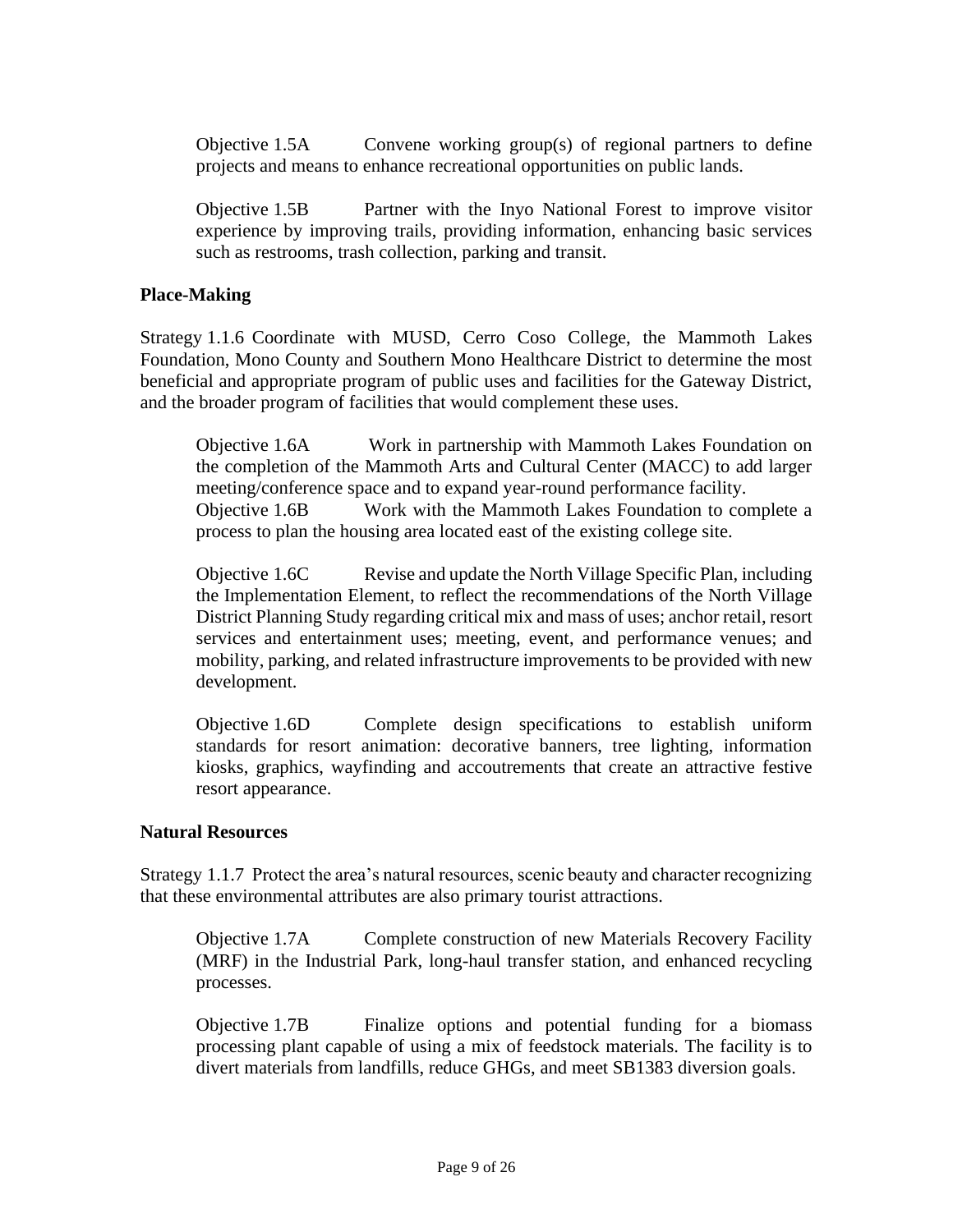Objective 1.7C Actively participate in the development and implementation of work programs designed to reduce fuel loading in the greater Mammoth Lakes area to reduce the risk of catastrophic wildfire, to improve forest health and restoration of drainages and other forest lands, including development of biomass/organics process capacity and long-term stewardship options for forest fuels management.

Objective 1.7D Work with United States Forest Service and Parks Service to implement sustainable multi-use trails systems, improve public services amenities, enhance watershed protection, and reduce the risk of catastrophic wildfires and enhance ways to connect the visitor audience with the landscape.

#### **Marketing & Promotion**

Strategy 1.1.8 Continue to support the work of Mammoth Lakes Tourism (MLT) as the Town's Destination Marketing Organization to leverage and improve the effectiveness of external sales, marketing, and promotional efforts and investment in visitor education/information on responsible recreation. Work together to enhance the visitor experience.

#### **Business Assistance, Diversification & Retention**

Strategy 1.1.9 Support the local business community in their efforts to increase business revenues and receipts, increase business and employment diversity, capture more sales locally and reduce leakage.

Objective 1.9A Continue to benchmark local economic performance and report quarterly performance. Consider partnering with other local agencies to provide regional economic performance data.

Objective 1.9B Work with the Chamber of Commerce to connect with local businesses to learn about conditions, concerns, and issues to find ways to improve them.

Objective 1.9D Assemble local resource and service providers to establish technical and financial assistance that can help small businesses.

Objective 1.9E Develop an economic and stimulus program to develop and implement business retention and attraction programs, loan and grant programs, creating incentives and eliminating conditions of disrepair and blight.

#### **High Quality Public Service**

Strategy 1.1.10 Maintain an effective organization, provide quality customer service, and engage the community in the Town's major efforts.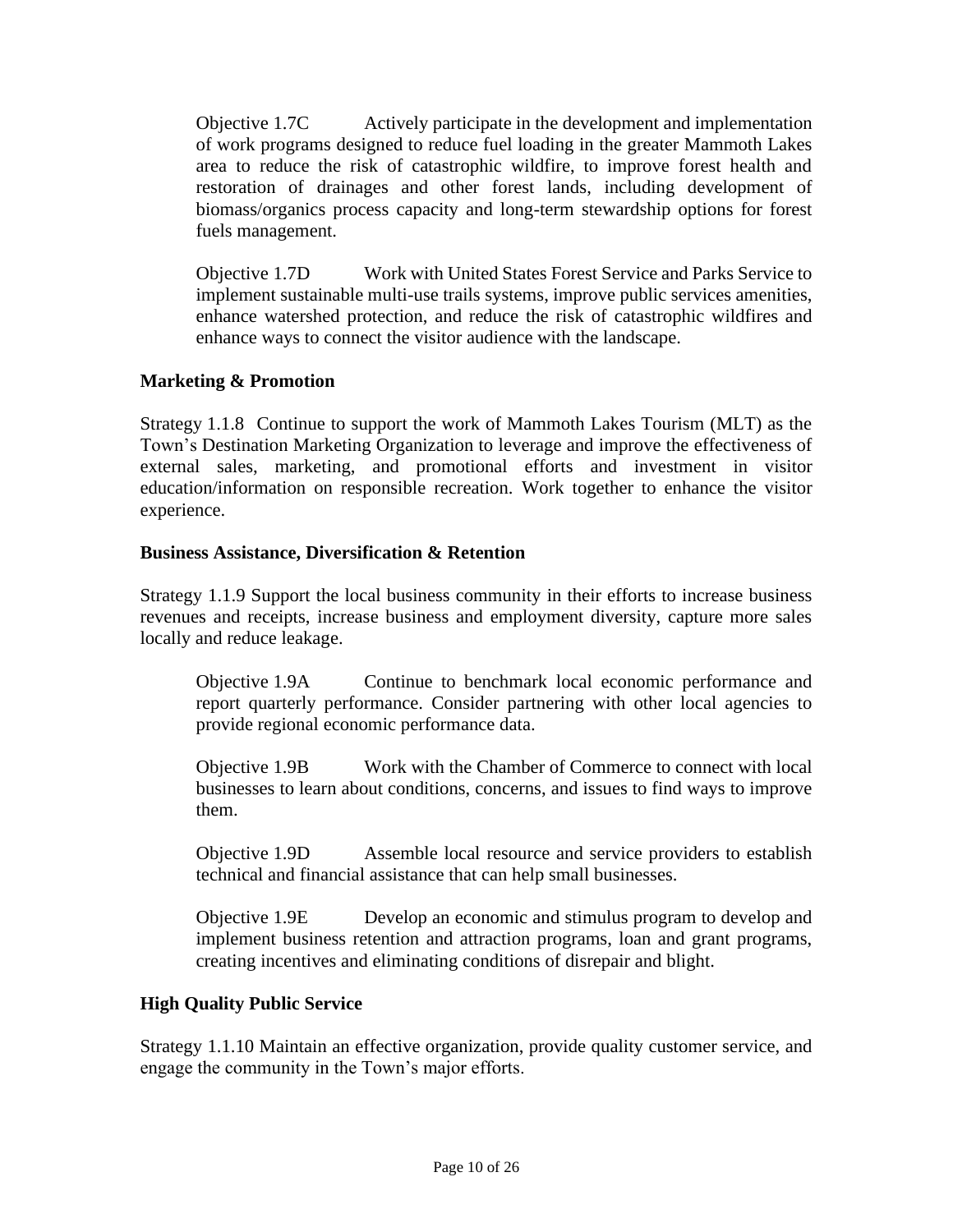Objective 1.10A Promote a customer-focused culture that celebrates high achievement, communicates and promotes respect, and fosters efficient and effective teams.

Objective 1.10B Continue to streamline and expedite the development approval process to reduce unnecessary delay and costs.

Objective 1.10C Establish annual community survey to identify citizen satisfaction with the range, quality and cost of Town and contract-funded organizations' services. Target a minimum 80 percent satisfaction rate for Town performance in providing services to its customers.

#### **Increase Housing and Childcare Availability**

Objective 1.11A Implement the Town Housing Program to increase workforce housing availability within town in order to assist in the retention and recruitment of employees. Key tactics that can achieve these goals are:

- Continue to facilitate development of The Parcel.
- Fund and utilize the Creative Housing Fund for various housing opportunities including the acquisition of existing market-rate units or partnering with the private sector on new workforce housing projects.
- Administer Federal and State housing grants including HOME, CDBG, BEGIN ReUse, and other programs as applicable.

Objective 1.11B Partner with the Mono County Child Care Council and others to develop actionable plans to expand childcare options to support the workforce and meet the needs of children and families.

The following sections of this document provide contributing and supporting information.

### **Evaluation Framework**

Progress on achievement of the strategies and objectives outlined in this document is completed as a part of the Annual Community Indicators report. The Community Indicators Report uses indicators to report performance related to the "triple bottom line" sustainability goals of the community of Mammoth Lakes. These goals and indicator results reflect the interplay between the social, environmental, and economic factors affecting the community's well-being.

The Community Indicators Report tracks the following indicators

- Economy
	- o Prosperity Sales Tax Revenue Taxable sales are a measure of consumer activity in Mammoth Lakes. Trends in sales tax revenue reveal the economic health of residents and local businesses. Further, sales tax revenue funds government expenses such as police and road maintenance.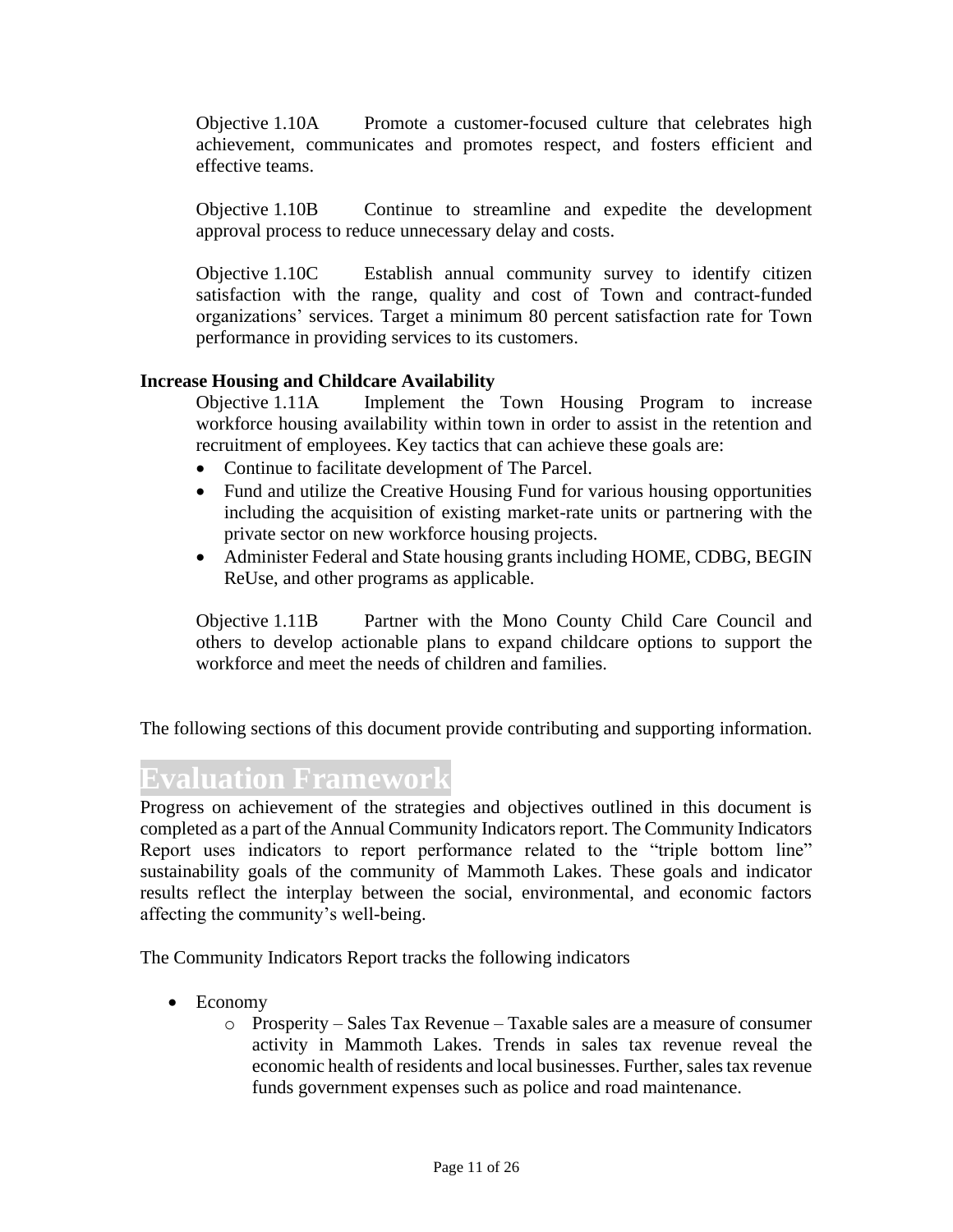- o Poverty Subsidized School Lunch Eligibility Participation in the federally subsidized school lunch program requires children to come from families with incomes at or below 130 percent of the federal poverty level. Subsidized school lunch program eligibility, therefore, is a direct measure of family poverty levels and is a proxy for household income in Mammoth Lakes.
- o Tourism Transient Occupancy Tax (TOT) Revenue Mammoth Lakes' economy is tourism-based. High altitude outdoor activities are the major economic and employment generator in the community, and the seasonal ebb and flow of visitors causes economic and employment fluctuation. Transient Occupancy Tax (TOT) revenues are a measure of visitor bed occupancy, as such, reflecting the health of the tourism sector in Mammoth Lakes.
- Environment
	- $\circ$  Air Particulate Air Pollution Particulate air pollution impacts the health of community residents, aggravating respiratory conditions such as asthma and bronchitis. Furthermore, air pollution generated in Mammoth Lakes and throughout California from human activities such as the burning of fossil fuels and deforestation harm the ecosystems that support community residents as well as other terrestrial and aquatic species.
	- o Water Water Consumption Freshwater supplies are a limited resource in Mammoth Lakes. Efficient use of freshwater supplies is needed to meet the needs of local residents and to support local industry. Increased demand for water has negative impacts on aquatic ecosystems, and imposes a financial burden on Mammoth Lakes to create new water supplies and/or additional treatments.
	- o Waste Recycling Rate Solid waste disposal in landfills or incineration generates Greenhouse Gas (GHG) emissions, increases the risk of soil and groundwater contamination, and consumes non-renewable resources. Recycling minimizes these impacts and creates local jobs.
- Community
	- o Housing Median Home Price Home prices determine if local residents can afford to own their own home. Median home prices are used by real estate agents, buyers and sellers to inform home pricing and buying decisions, including potential buyers weighing the trade-offs of living outside of and commuting to jobs in Mammoth Lakes.
	- o Crime Law Enforcement Arrests A safe community encourages residents and visitors to Mammoth Lakes to be more active and engaged in the community. Crime can cause physical and emotional harm to victims, impacting an entire community and weakening morale and civic engagement of local residents.
	- o Health Student Obesity Rates Children who are overweight or obese have an increased risk of health problems. In addition, children with health problems contribute to high costs on the local health care system and thereby the local economy. Promoting policies and creating environments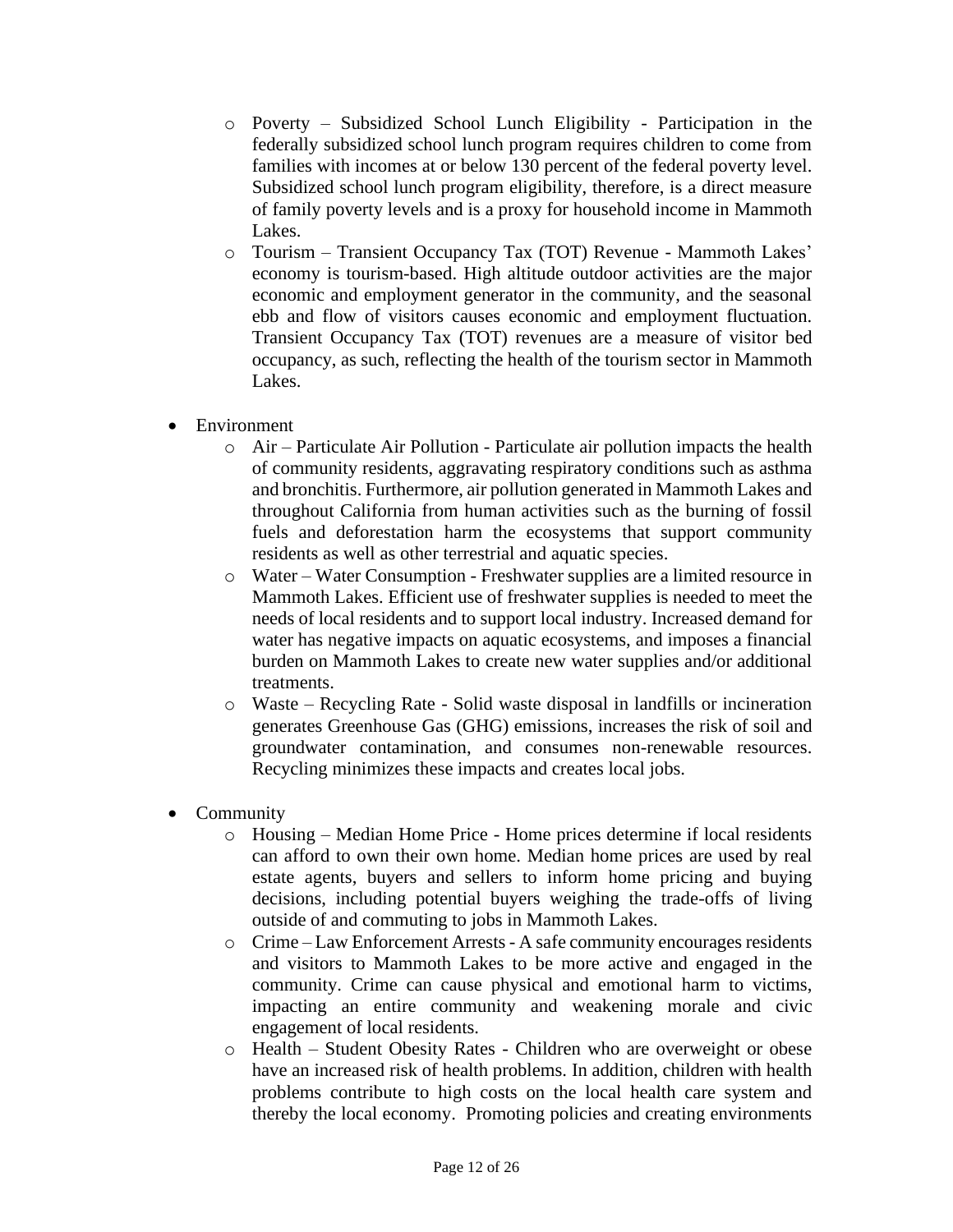that support physical activity and eating a healthy diet can help reduce rates of overweight and obese children, in turn making Mammoth Lakes a healthier community.

- o Education Graduation Rates Graduation provides students with the opportunity to continue on to postsecondary education, access to higher lifetime earnings and more stable employment prospects. Higher graduation rates are a proxy for a more skilled workforce which makes Mammoth Lakes a more attractive place for business investment.
- o Transit Local Transit Participation A well-functioning public transportation system that fulfills the needs of local residents and visitors is one of the primary tools for reducing dependence on automobile travel. Automobiles are expected to be a primary source of Greenhouse Gas (GHG) emissions in the community. Furthermore, alternative transportation reduces the overall cost of transportation upkeep, reduces traffic congestion and reduces the number of traffic-related accidents.

Annual Community Indicator Reports are available on the Town's Website here: <https://www.townofmammothlakes.ca.gov/808/Annual-Planning-Reports>

# **Organizational Profile**

The Town of Mammoth Lakes is a General Law city incorporated in 1984. The Town has a council/manager form of government, with a five-member Town Council elected at large. The Mayor is selected by the Council from among its members and serves a one-year term. The Town Manager, appointed by the Council, is the chief administrative officer carrying out the policies of the Council and directing a municipal organization of approximately 85 full and part-time employees. The Town's annual operating budget is approximately \$25 million.

Mammoth Lakes is the only incorporated municipality, and the center of population, development, and visitation, in the County of Mono. It is the largest community in the Tri-County area, consisting of Inyo, Mono and Alpine Counties. Because of the high level of visitation and associated employment of those who commute into town for work, the Town serves a population far greater than its permanent residents. Mammoth Lakes is an "island," bounded on all sides by the Inyo National Forest and other publicly owned lands. With a mere four square miles available for development, the character, quality, and function of the community and new development is very important.

#### **Primary Products and Services**

*Traditional Government Services -* including services that are normally expected from a municipal government, such as:

- Trash pick-up and removal (via franchise agreement)
- Maintenance of streets, sidewalks, and drainage systems
- Snow removal
- Parks and recreation facilities and programming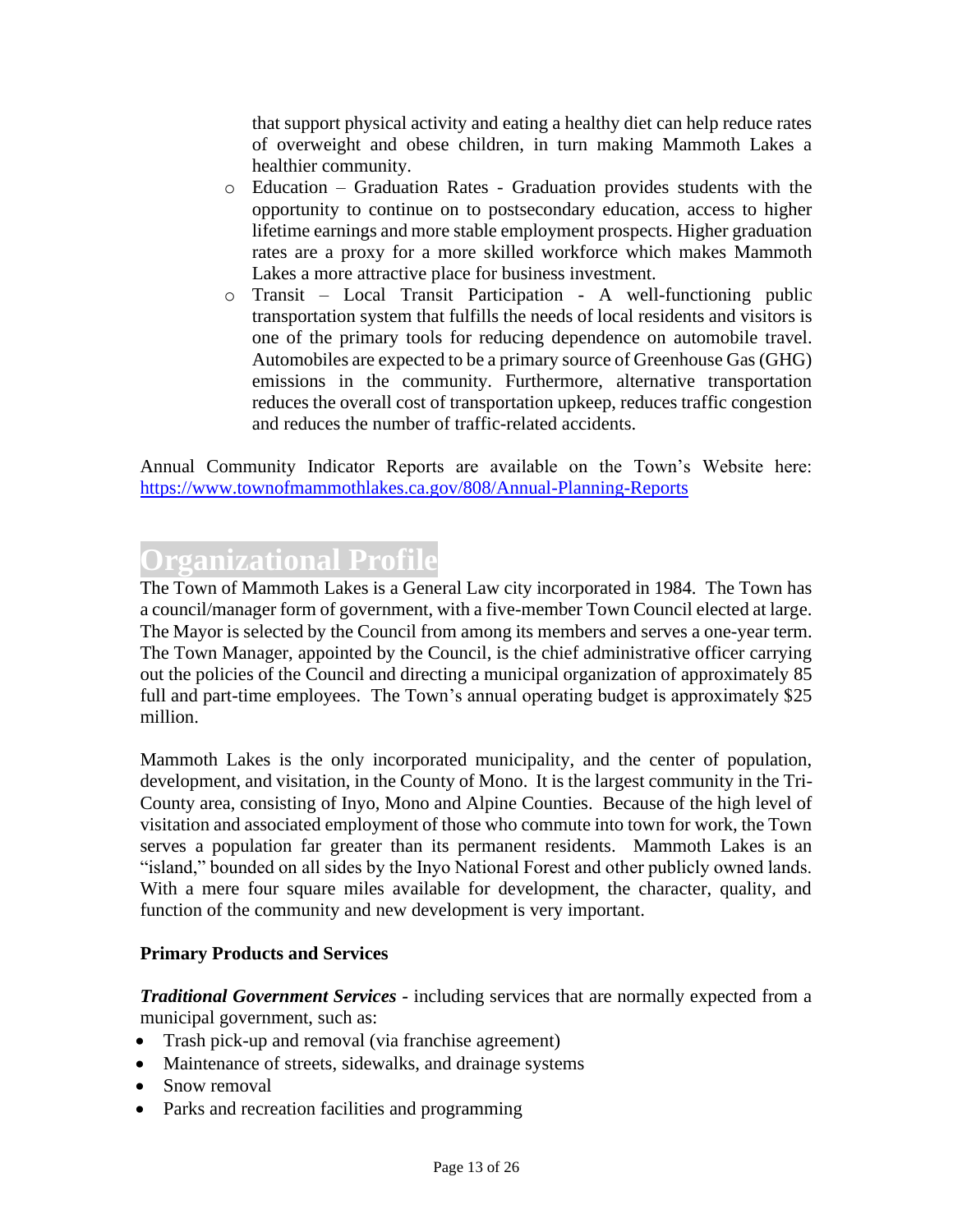- Public Transportation, via participation in Eastern Sierra Transit Authority
- Workforce Housing, via Town Housing Program including funding of Mammoth Lakes Housing

*Non-Traditional Government Services* - in light of the community's role as a resort/vacation area:

- Marketing and promotion
- Support/coordination for visitor-oriented special events
- Close coordination with the USFS, Mammoth Mountain Ski Area, and other local partners to facilitate outdoor recreation experiences

*Regulatory/Enforcement* - including services to protect the general public interest, such as:

- Police
- Animal control
- Building plans examination and permitting
- Code enforcement
- Land use permitting

*Management/Administrative Services* - including a wide range of centralized support services to internal users:

- Airport services
- Engineering
- Facilities maintenance
- Financial management
- Fleet maintenance
- Information systems
- Human resource management
- Legal support
- Risk management
- Council and Advisory Commission support

#### **Services Provided by Other Agencies/Entities:**

- Education—Mammoth Unified School District, Mono County Office of Education, and Cerro Coso Community College District
- Electrical utilities—Southern California Edison
- Fire—Mammoth Lakes Fire Protection District
- Medical-Mammoth Lakes Hospital District
- Natural gas— AmeriGas and Eastern Sierra Propane
- Public lands—United States Forest Service and National Park Service
- Water and sewer—Mammoth Community Water District

#### **Delivery Mechanisms:**

Town services are delivered directly to customers through six operational departments and administration. A non-profit (Mammoth Lakes Housing) and a Joint Powers Authority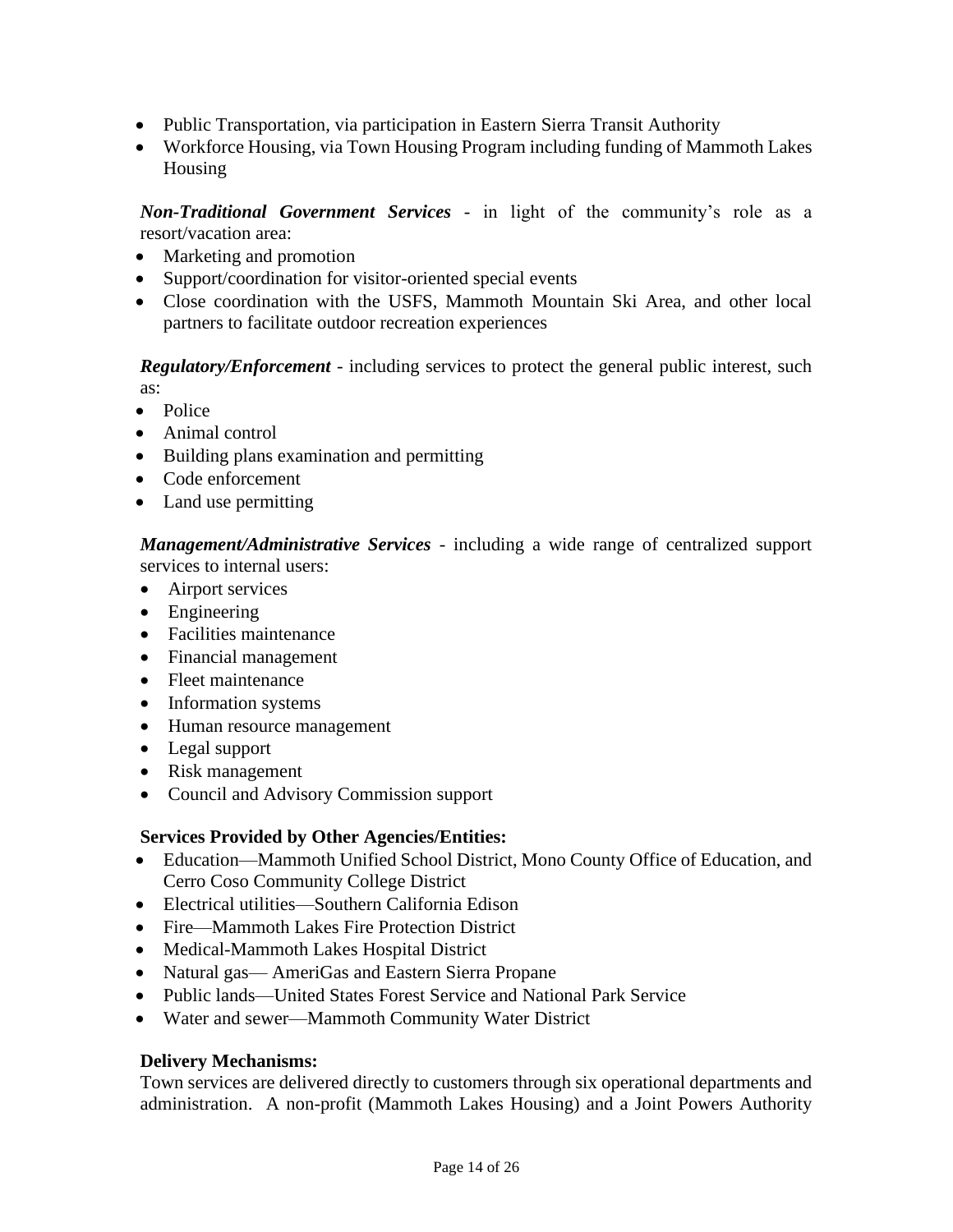(Eastern Sierra Transit Authority), in partnership with the Town, provide workforce housing and transit services, respectively.

#### **Key Customers and Stakeholders**

KEY CUSTOMERS Local residents **Visitors** Second homeowners Businesses Special interest and advocacy groups Community agencies Development/construction community Special districts Property owners Schools

#### KEY STAKEHOLDERS

Town Council Mono County Agencies State Agencies Federal agencies Advisory Commissions Employees Grant providers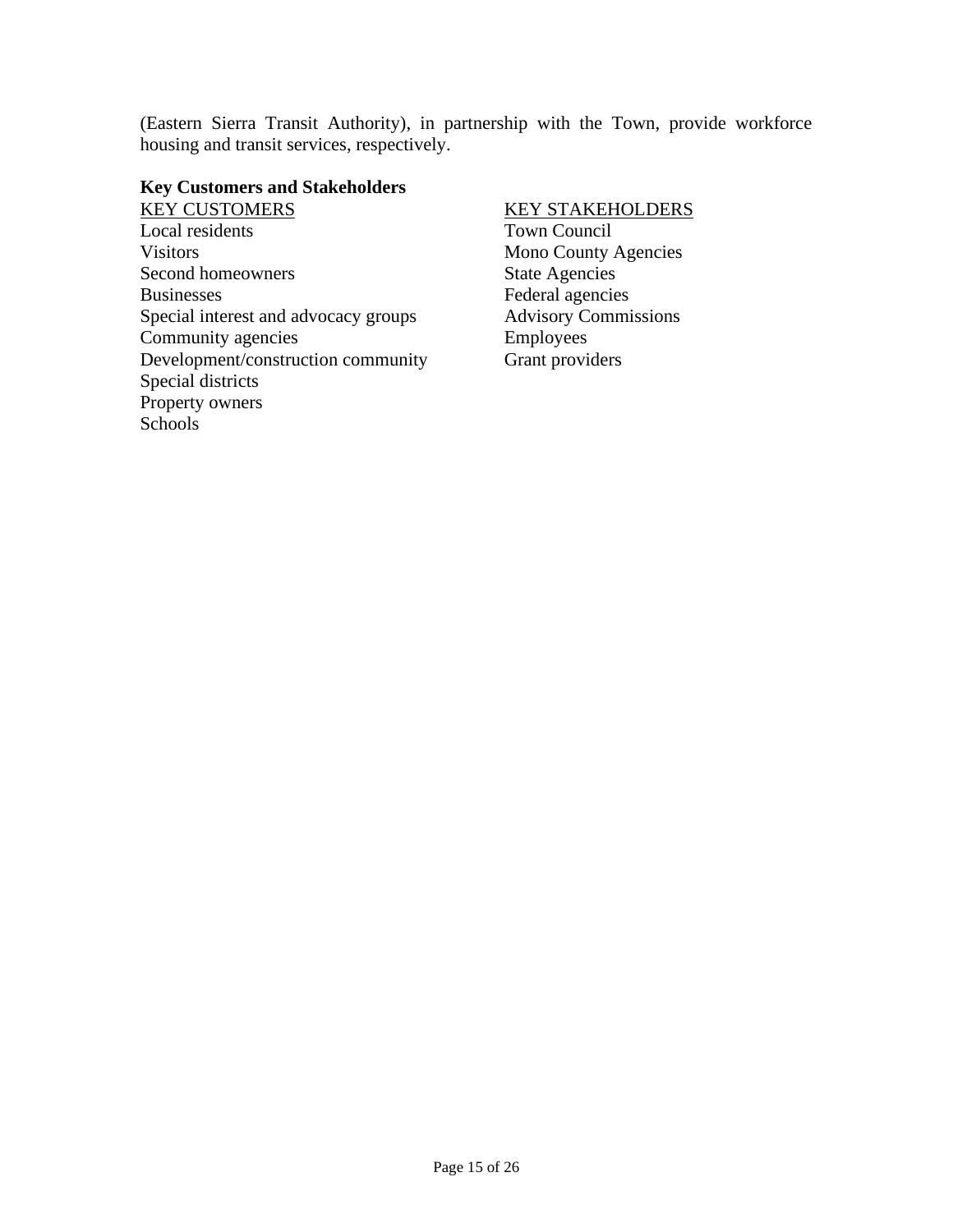#### **Current and Future Requirements and Expectations**

The Town's key customers and stakeholders generally require or expect the following:

- Affordable taxes and fees for service
- Service quality and quantity sufficient to maintain a high quality of life
- Timely and efficient delivery of services
- A stable, financially secure local government able to effectively deal with emerging requirements
- A local government compliant with state and federal mandates, regulations, and rules
- A community that provides good and improving economic opportunity for everyone
- Accessibility; a convenient means of requesting service or filing a complaint
- Civic engagement and transparency in decision making

#### **Challenges Facing Municipal Government and the Town of Mammoth Lakes**

With these service expectations in mind, the Town is facing increasingly difficult challenges in terms of fiscal resources. In addition, broader trends in our national and state economies and politics affect the types and complexity of services the Town provides.

The *National League of Cities<sup>1</sup>* (NLC) identified several recent trends in local government that will likely affect the way communities operate. Anticipation of how these trends will affect our community is an important factor in determining the overall strategies. Key trends include the following:

*Essential Infrastructure Enables Community Resilience* – Infrastructure is critical to the success of cities, however, nearly a quarter of cities experienced fewer infrastructure upgrades over the past year, including those related to climate and resiliency, further reflecting the trend in delayed maintenance resulting from budget challenges.

*Hard-Hit Budgets Beginning to Stabilize with Federal Funding* – The Covid-19 pandemic hit a lot of budgets hard, and many cities supported residents and businesses through deferred property taxes, waiving late fees on utilities, small business loans/grants, and rent relief programs. The trends reported by the NLC reflect 1) the significant revenue loss experienced by cities early on in the pandemic, particularly sale tax revenue, 2) economic improvements resulting from proactive Federal policy, and 3) the shift in municipal revenue composition toward fees.

*Reimagining Public Safety a Top Priority for Cities* – America's cities continue to work toward more comprehensive public safety solutions in response to calls for racial justice and demands to reimagine public safety. Strategies such as de-escalation and implicit bias training, body cameras and independent oversight bodies were seeing ubiquitously this past year and plans for the year ahead.

<sup>1</sup> This section includes trends, direct quotes, and references to the National League of Cities. (2021). *State of the Cities 2021*. [https://www.nlc.org/wp-content/uploads/2021/06/NLC\\_2021\\_StateOfTheCities\\_Report.pdf](https://www.nlc.org/wp-content/uploads/2021/06/NLC_2021_StateOfTheCities_Report.pdf)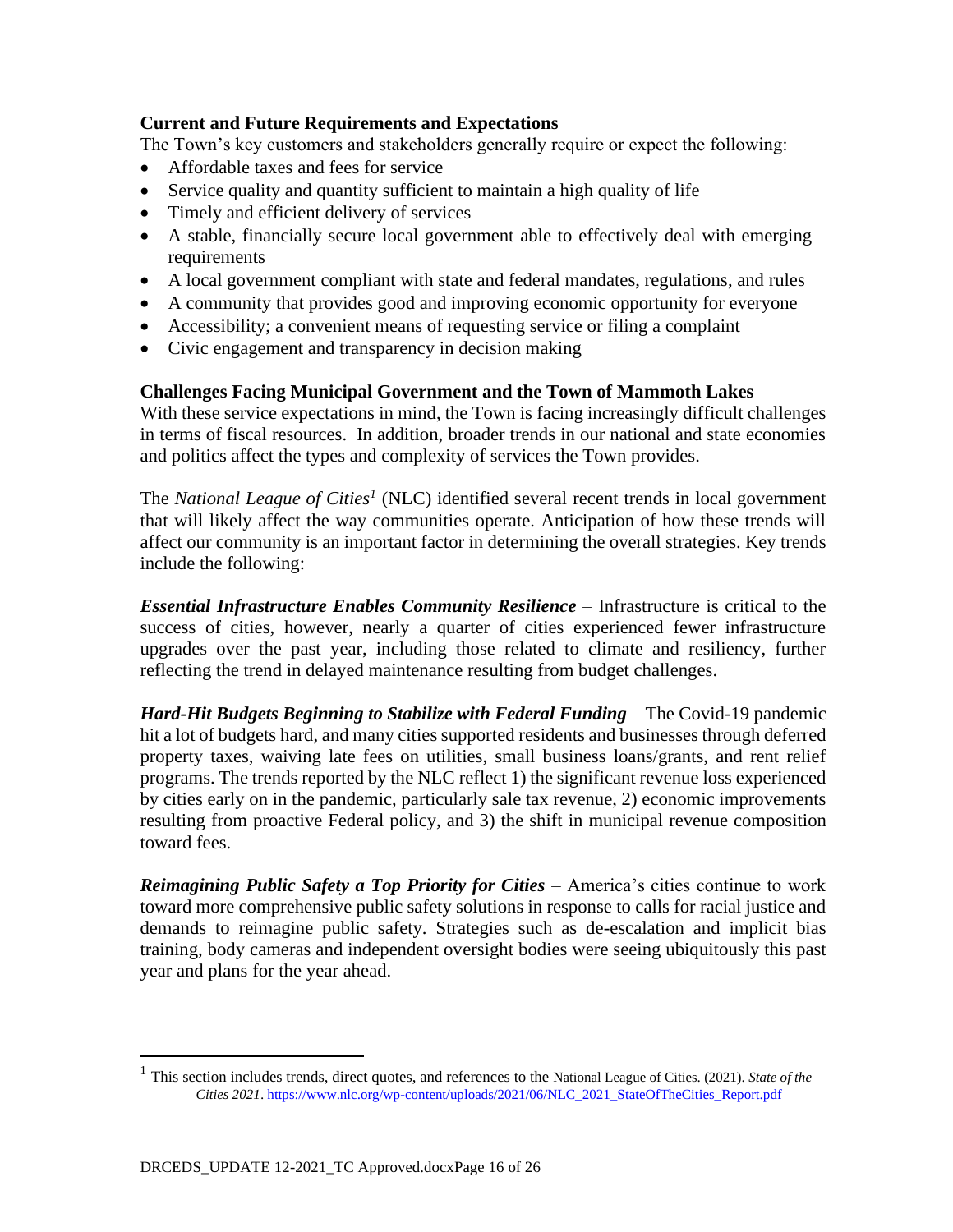*Commercial Decline Hitting Smaller Towns Hard* – The National League of Cities (NLC) reported that the pandemic and commercial decline was both a positive and negative to small towns. Remote work increased significantly which created a positive economic impact in smaller cities and towns which are more desirable to remote workers. On the flip side, inactive and vacant commercial developments is widely cited as the economic condition causing major negative impacts in cities over the past year. The NLC notes that, while much attention has been paid to the plight of hollowing urban downtowns and office districts, small business and commercial decline appear to be hitting smaller towns particularly hard as well.

*Rising Home Values and Decreasing Supply Contribute to Growing Urban-Rural Divide*  – Housing rises to the top of both positive and negative conditions affecting communities over the past year. Home prices in 2021 are at a record high, driven by a low supply of homes as housing construction lags due to zoning restrictions, a stall in the lumber supply, and a boom in demand from households benefitting from more flexibility from remote work, stimulus checks, student loan benefits, and low interest rates. As home values and rental prices have skyrocketed, affordable housing supply has dwindled, and residential vacancies, demand for financial assistance and demand for temporary housing have increased.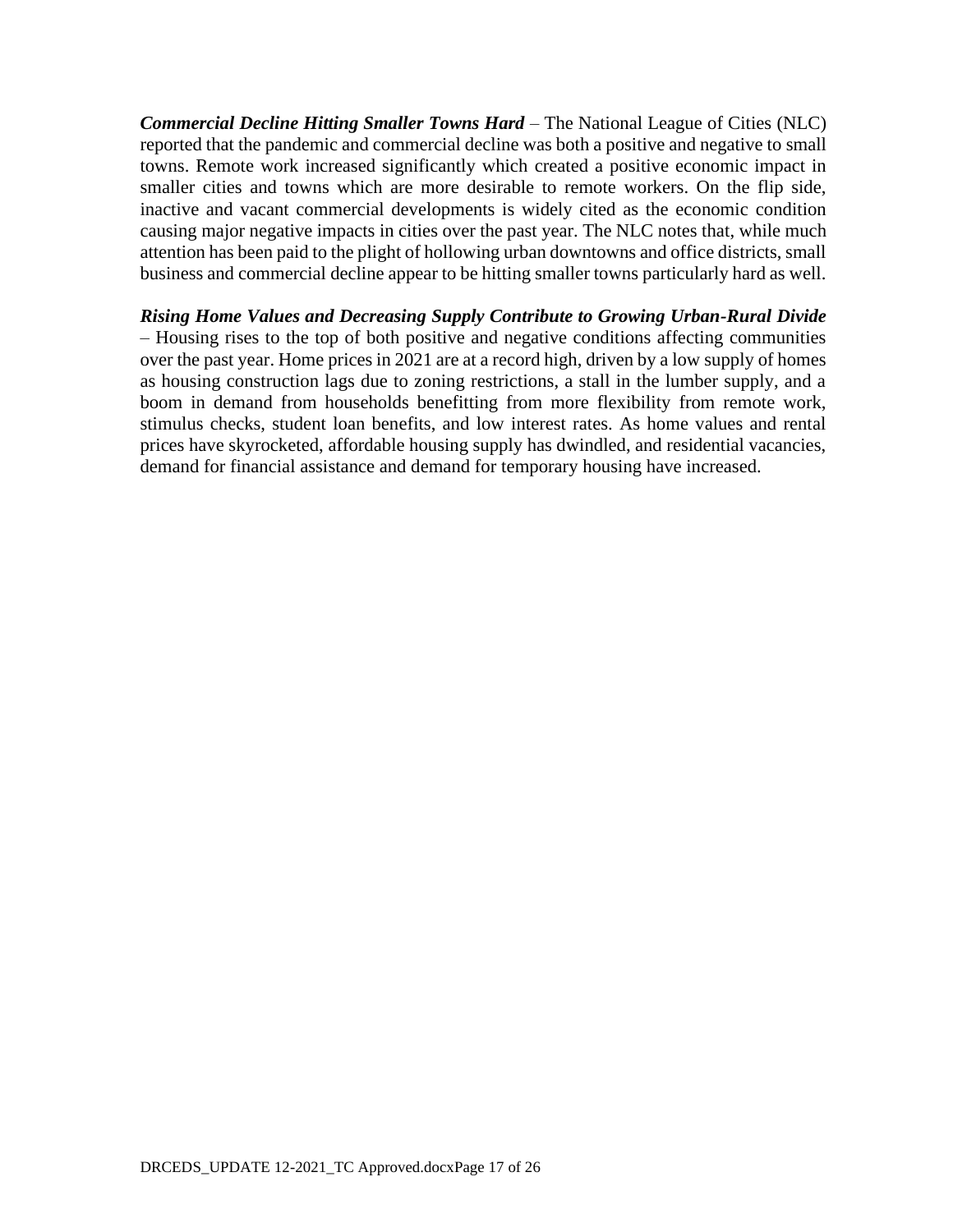# **Community Profile**

### **2021 Key Statistics<sup>2</sup>**

| Town of Mammoth Lakes Population (2020)        | 7,191    |
|------------------------------------------------|----------|
| Mono County Population (including Mammoth      | 13,195   |
| Lakes) (2020)                                  |          |
| Mammoth Lakes Percentage of County             | 55%      |
| Population (2020)                              |          |
| Mammoth Lakes Housing Units $(2019)^3$         | 9.927    |
| Mono County Housing Units $(2019)^4$           | 14,000   |
| Mono County Median Household Income $(2021)^5$ | \$81,200 |

#### **Mammoth Lakes Demographic Profile (2019, 2021)** 2

| Age                         | Number | Percentage of Total |
|-----------------------------|--------|---------------------|
| Under 18                    | 1,927  | 26.8%               |
| 18-64                       | 4,897  | 68.1%               |
| 65 and Older                | 367    | 5.1%                |
|                             |        |                     |
| Race                        | Number | Percentage of Total |
| White                       | 3,948  | 54.90%              |
| African American            | 65     | 0.90%               |
| Hispanic, Any Race          | 2,697  | 37.50%              |
| Other (including persons of | 482    | 6.7%                |
| two of more races)          |        |                     |
| Gender                      | Number | Percentage of Total |
| Male                        | 3,919  | 54.5%               |
| Female                      | 3,272  | 45.5%               |

| Families & Living Arrangements              |       |  |  |
|---------------------------------------------|-------|--|--|
| Households, 2015-2019                       | 2,514 |  |  |
| Persons per household, 2015-2019            | 3.19  |  |  |
| Language other than English spoken at home, | 41.4% |  |  |
| percent of persons age 5 years +, 2015-2019 |       |  |  |

<sup>2</sup> U.S. Census Bureau (2021). Quick Facts – Mono County, California; Mammoth Lakes town, California; United States. Retrieved from [https://www.census.gov/quickfacts/fact/table/monocountycalifornia,mammothlakestowncalifornia,](https://www.census.gov/quickfacts/fact/table/monocountycalifornia,mammothlakestowncalifornia,US/PST045219)

[US/PST045219.](https://www.census.gov/quickfacts/fact/table/monocountycalifornia,mammothlakestowncalifornia,US/PST045219)  $3$  Town of Mammoth Lakes. (2019). Town of Mammoth Lakes 2019–2027 Housing Element.

- [https://www.townofmammothlakes.ca.gov/DocumentCenter/View/9756/Adopted-Mammoth-](https://www.townofmammothlakes.ca.gov/DocumentCenter/View/9756/Adopted-Mammoth-Lakes-2019-2027-HE)[Lakes-2019-2027-HE](https://www.townofmammothlakes.ca.gov/DocumentCenter/View/9756/Adopted-Mammoth-Lakes-2019-2027-HE)
- <sup>4</sup> U.S. Census Bureau (2021). Quick Facts Mono County, California; Mammoth Lakes town, California; United States. Retrieved from [https://www.census.gov/quickfacts/fact/table/monocountycalifornia,mammothlakestowncalifornia,](https://www.census.gov/quickfacts/fact/table/monocountycalifornia,mammothlakestowncalifornia,US/PST045219) [US/PST045219.](https://www.census.gov/quickfacts/fact/table/monocountycalifornia,mammothlakestowncalifornia,US/PST045219)

<sup>&</sup>lt;sup>5</sup> California Department of Housing & Community Developmen[t https://www.hcd.ca.gov/grants](https://www.hcd.ca.gov/grants-funding/income-limits/state-and-federal-income-limits/docs/income-limits-2021.pdf)[funding/income-limits/state-and-federal-income-limits/docs/income-limits-2021.pdf](https://www.hcd.ca.gov/grants-funding/income-limits/state-and-federal-income-limits/docs/income-limits-2021.pdf)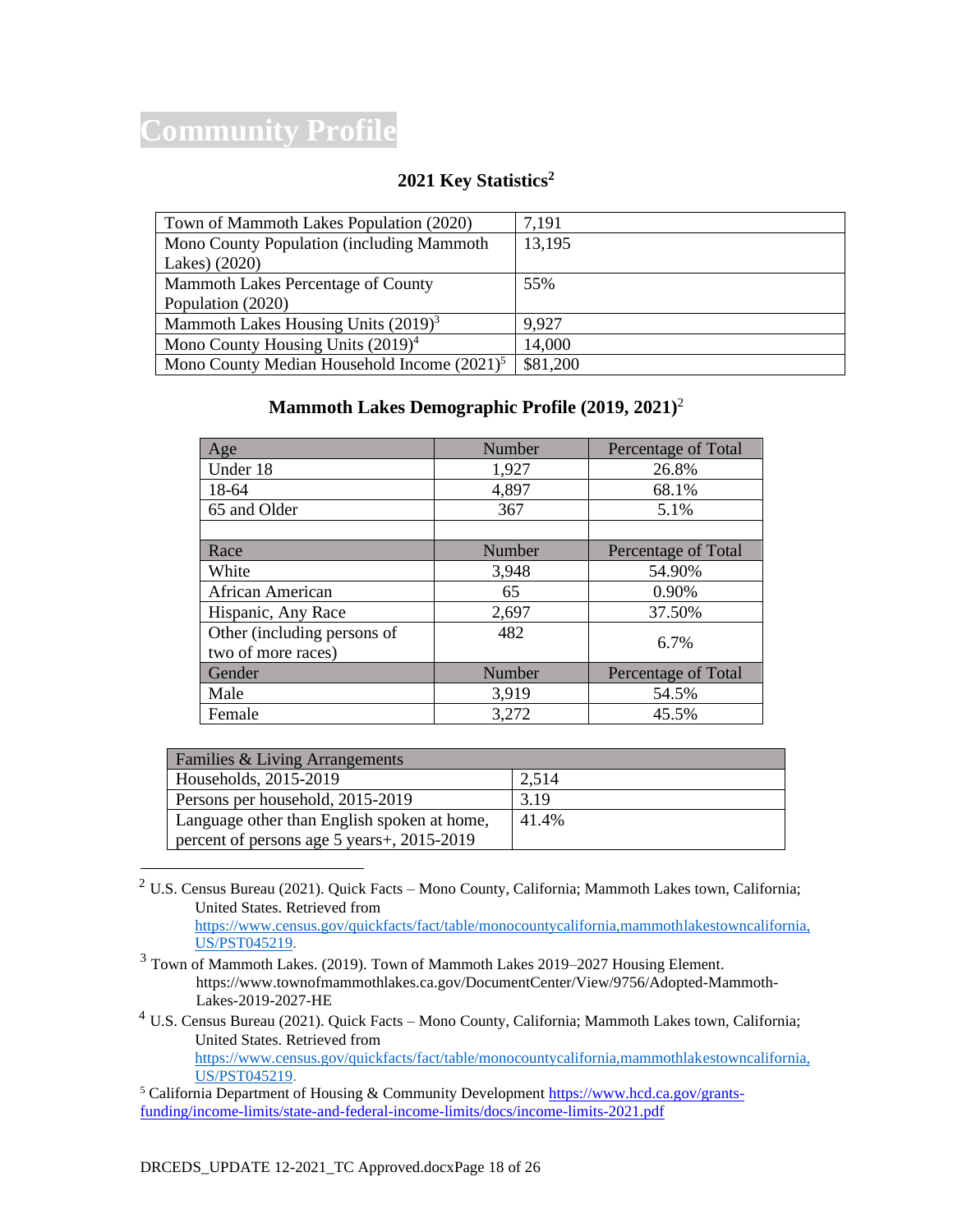### **Mammoth Lakes Housing Profile (2020)**

### **Occupancy/Tenure**

|                               | Number | Percentage of Total |
|-------------------------------|--------|---------------------|
| <b>Total Housing Units</b>    | 9,330  |                     |
| Vacant (Seasonal)             | 6,396  | 68.5%               |
| <b>Housing Units</b>          |        |                     |
| <b>Occupied Housing Units</b> | 2,514  |                     |
| Renter-Occupied               | 1,334  | 53%                 |
| Owner-Occupied                | .180   |                     |

*Source: Census 2020, DEC Redistricting Data (PL 94-171)*

### **Housing Unit Types**

|                                                                                       | Number | Percentage of Total |  |
|---------------------------------------------------------------------------------------|--------|---------------------|--|
| <b>Total Housing Units</b>                                                            | 9,708  |                     |  |
| <b>Single Family (Attached</b>                                                        | 2,729  | 28.1%               |  |
| and Detached)                                                                         |        |                     |  |
| Units within 2-4 unit                                                                 | 2,408  | 24.8%               |  |
| buildings                                                                             |        |                     |  |
| Units within $5+$ unit                                                                | 4,424  | 45.6%               |  |
| buildings                                                                             |        |                     |  |
| Multi-Family Total                                                                    | 6,832  | 70.4%               |  |
| <b>Mobile Homes</b>                                                                   | 147    | 1.5%                |  |
| *Differs from 2010 total, because data based on 2012-2016 Estimate rather than Census |        |                     |  |
| count                                                                                 |        |                     |  |

*Source: Town of Mammoth Lakes Housing Element, August 2019*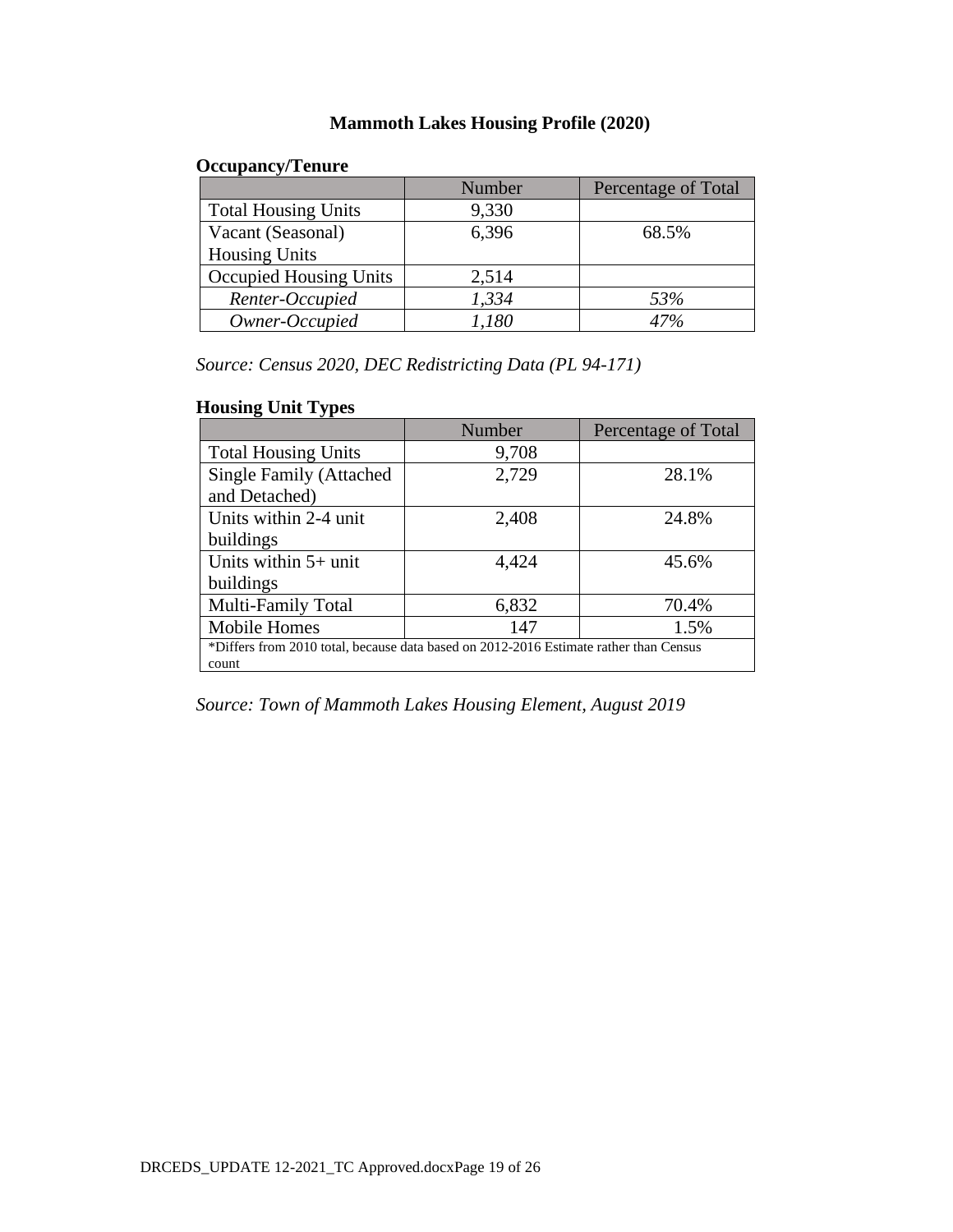# **Our Competitive Position and Long-Term Outlook**

In recent years there has been a great deal of progress in making the Town more economically sustainable. Mammoth Lakes competitive position in the resort market has been strengthened by:

- Upgrades at the Mammoth Mountain Ski Area (Canyon Lodge), which improve quality of the on-mountain experience and improvements to the Summer Bike Park.
- Providing increased tourism and marketing funds through TOT increases.
- Continued funding of Mammoth Lakes Housing, Inc. as a provider of and advocate for workforce housing.
- Adoption of Measure "T" to fund public transit and creation of ESTA as a public sector transit provider.
- Investment of Measure "R" funds (voter approved special sales tax) to improve parks, recreation facilities and trails.
- Investment of Measure "U", (Voter approved Utility Users Tax) funds to support recreation, arts, and mobility.
- Continued operation of commercial air service to Bishop to reach additional markets and enhanced scheduled charter service to Mammoth Yosemite.
- Close collaboration and partnership with the United States Forest Service.

These and many other public and private projects and programs have contributed to our competitiveness and have strengthened our economy. While there are many positive aspects of the economy in Mammoth Lakes, our seasonal visitation and weather-dependent industries will continue to result in long-term economic uncertainty.

#### **Market Position**

Because of the limited prospects to achieve economic diversification from the recreation and visitor-based economy; the Town should expand its recreation and resort business in order to attract more visitors, especially during mid-week winter and shoulder-season periods and function as a "destination resort."

*Destination resorts* are distinguished from non-destination resorts by: the proximity of the resort to its primary market, the means by which the resort user reaches the resort, the frequency with which a user patronizes the resort, the typical length of stay, and the quality of the resort setting. Destination resorts tend to be a considerable distance from their primary markets, users travel by air rather than by car, visit infrequently (usually once a year or less and often only once), and book longer stays (often one- or two-week vacation visits). Destination resorts also tend to be located in dramatic or particularly attractive settings. Defining characteristics of destination resorts are:

- A higher ratio of hotel rooms to second homes, whereas the reverse is true for regional resorts.
- Hotel rooms tend to have a higher rate of occupancy ("hot beds") than second homes and condominiums ("cold beds").
- More upscale and expensive than regional resorts.
- A four-season resort amenity package that attracts visitors throughout the year.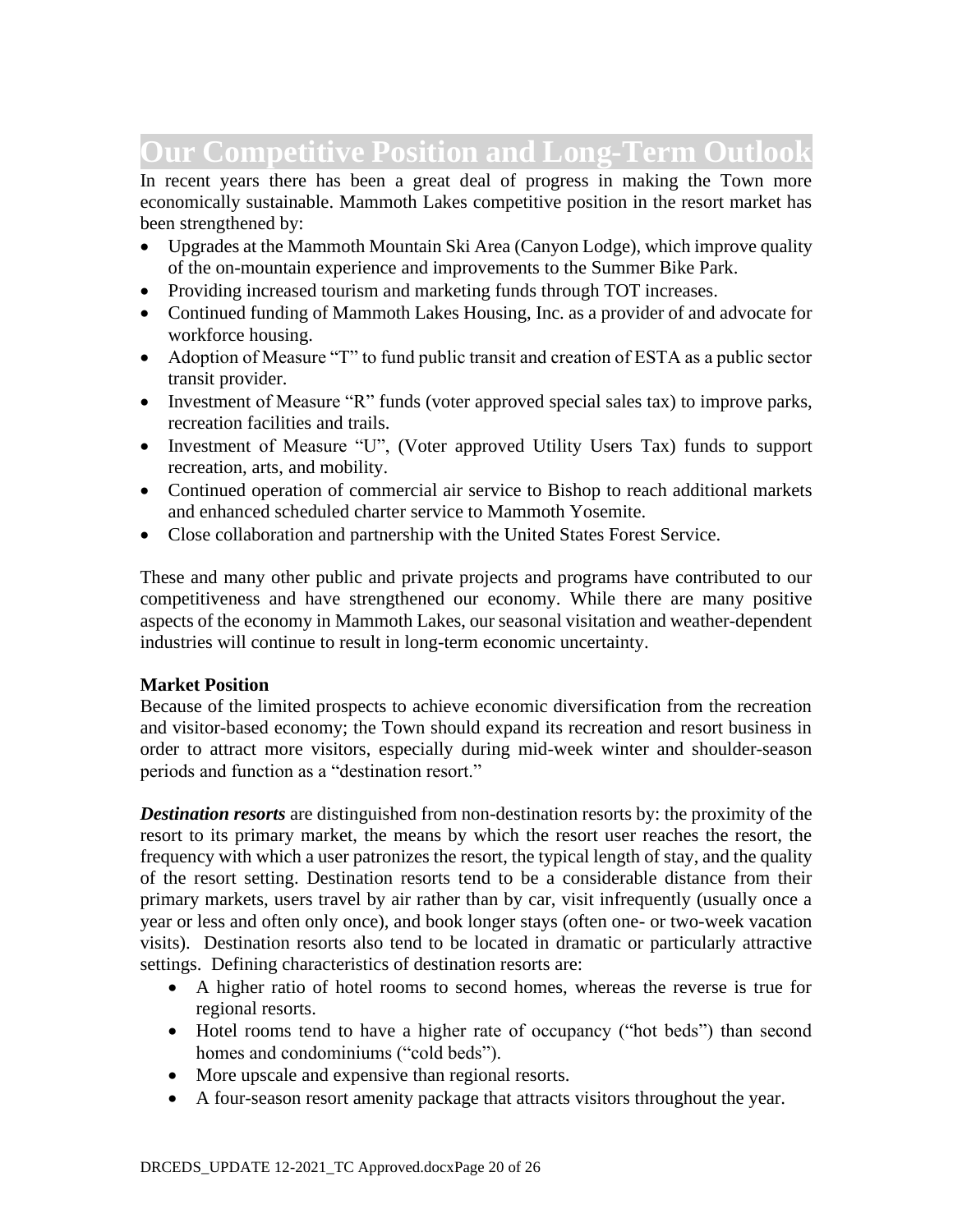The Town's market position as a destination resort requires a community and economic development strategy that is as much focused on providing affordable housing and encouraging locals to spend locally as providing additional activities for skiers and other tourists to enjoy.

#### **The 2007 General Plan – The Triple Bottom Line**

The 2007 General Plan places emphasis on achieving this end: becoming a premiere, yearround resort community. The General Plan states the importance of making decisions that achieve the triple bottom line:

*"The values of the community also encompass making decisions that benefit the community's social, natural, and economic capital – the triple bottom line. Decisions that enhance all three aspects of community capital provide the greatest benefit; decisions that improve or conserve two forms of capital without diminishing the third are ideal. Decisions that only benefits one and decrease the other two forms of capital are undesirable."* 

The 2007 General Plan sets forth this vision statement and supporting values:

*"Surrounded by uniquely spectacular scenery and diverse four-season recreational opportunities, the community of Mammoth Lakes is committed to providing the very highest quality of life for our residents and the highest quality of experience for our visitors.*

*To achieve this vision, Mammoth Lakes places a high value on:*

- *1. Sustainability and continuity of our unique relationship with the natural environment. As stewards, we support visitation and tourism as appropriate means to educate and share our abundant resources. We are committed to the efficient use of energy and continuing development of renewable resources.*
- *2. Being a great place to live and work. Our strong, diverse yet cohesive, small town community supports families and individuals by providing a stable economy, high quality educational facilities and programs, a broad range of community services and a participatory Town government.*
- *3. Adequate and appropriate housing that residents and workers can afford.*
- *4. Being a premier, year-round resort community based on diverse outdoor recreation, multi-day events and an ambiance that attracts visitors.*
- *5. Protecting the surrounding natural environment and supporting our small town atmosphere by limiting the urbanized area.*
- *6. Exceptional standards for design and development that complement and are appropriate to the Eastern Sierra Nevada Mountain setting and our sense of a "village in the trees" with small town charm.*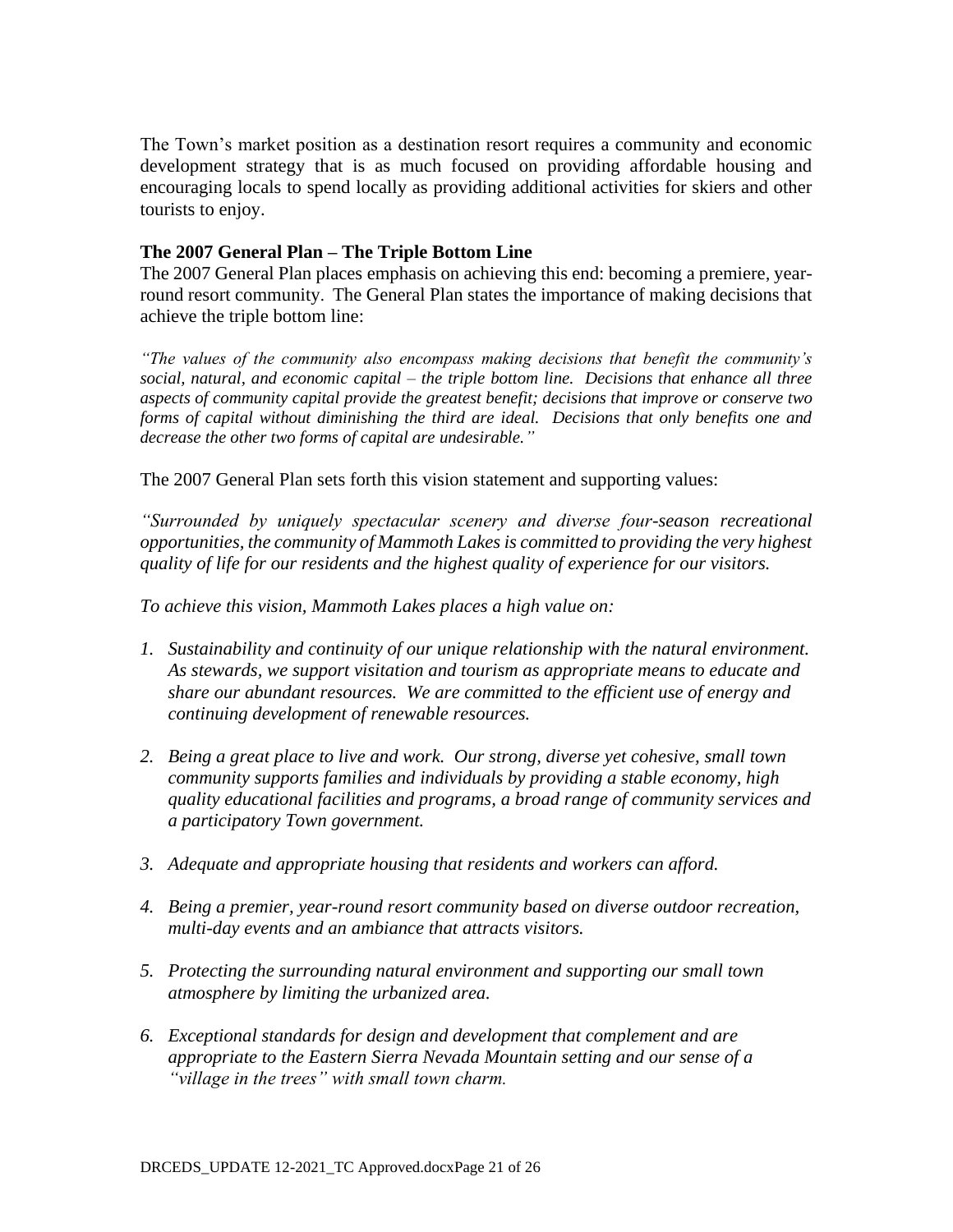7. *Offering a variety of transportation options that emphasize connectivity, convenience and alternatives to use of personal vehicles with a strong pedestrian emphasis.*

The General Plan Economy Element states:

*E.1 Sustainable Economy: Be a premier destination community in order to achieve a sustainable year-round economy.*

- *Prepare an economic development strategy*
- *Re-establish year around commercial air service*
- *Marketing, promotion and special events*

*E.2 Sustainable Tourism: Achieve sustainable tourism by building on the area's natural beauty, recreational, cultural, and historic assets.*

*E.3 Diversify Economy: Achieve a more diversified economy and employment base consistent with community character.*

- *Business and employment*
- *Education*

#### **Community and Economic Principles**

Our community and economic values and principles are designed to implement the General Plan and achieve self-sustaining vitality and target improvement of the livability and quality of life in the community through economic growth. Economic growth stimulates investment, high quality jobs, and wealth. Economic growth also provides opportunities to improve community-serving amenities and upgrade the character and quality of our environs. The following values are also in line with the broad goals, policies and actions contained in the Town's General Plan:

*Partnership* - Create an alignment of strategic intent to collectively foster economic growth and improve the quality of life.

*People* - Develop people to power the economy. Increase educational attainment and skills, opportunities, and demand for local labor force. Recognize and increase community and business investment in, and commitment to, education.

*Place* - Improve quality of place to attract investment and occupancy by visitors and workers by establishing distinctive, quality, stable, safe and sustainable physical improvements and attractions that welcome business, commerce, tourism, employment, and wealth necessary to maintain and enhance quality of life. Increase the quality, supply and range of housing to attract and accommodate the work force.

**Positioning** - Develop and market the unique character, heritage and special attributes of the community as the premier mountain destination to visit, play, invest, work and live.

Our summary principles are: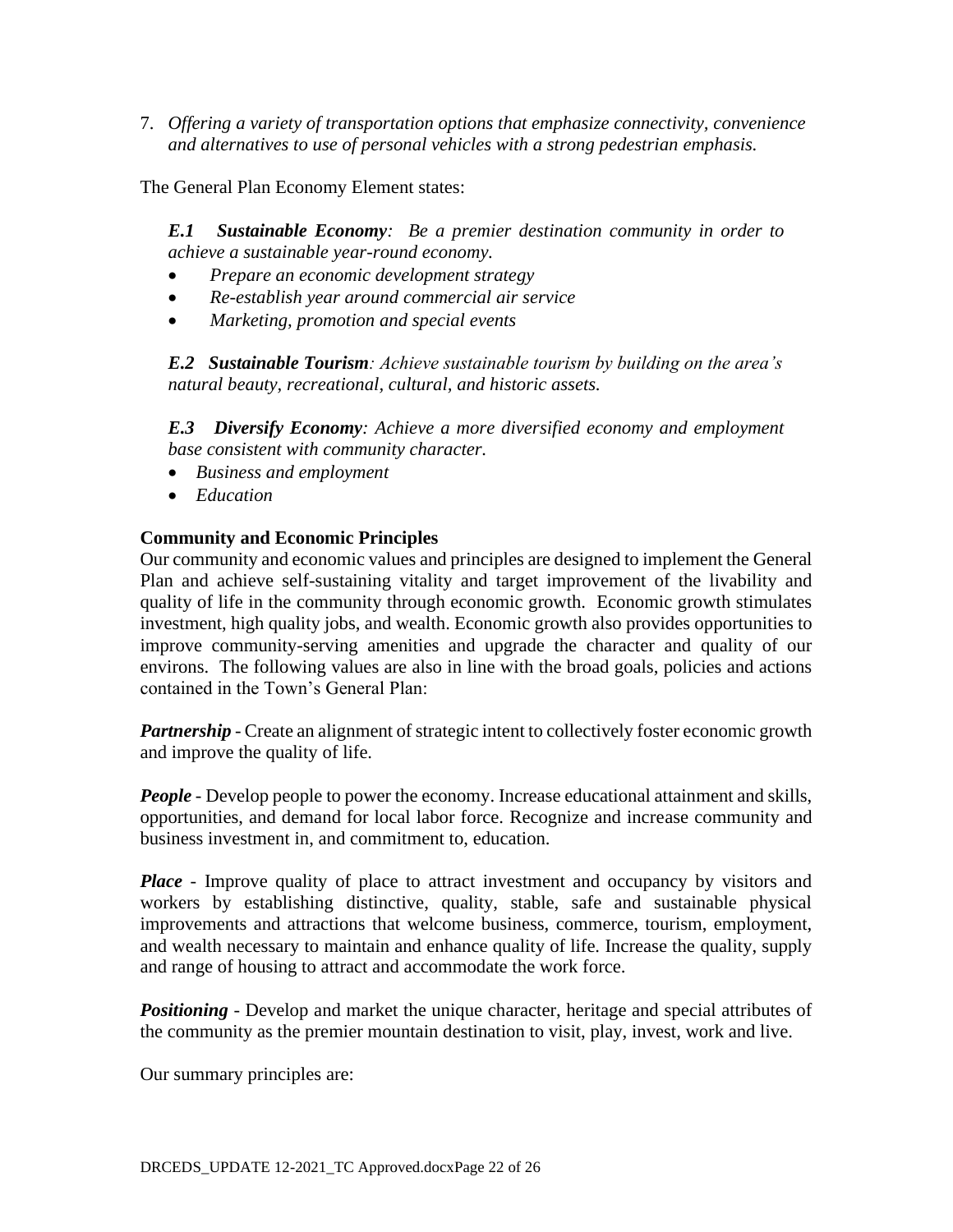- 1. Economic health and vitality is a critical part, but only a part, of a well-balanced community. Economic, social and natural factors (the triple bottom line) must all be taken into account in a balanced way when making any important decision about the community's future.
- 2. Tourism growth in the future will depend upon developing "destination tourism" where visitors make Mammoth Lakes their primary destination and hub for all of their activities. "Destination tourists" spend more money per capita and stay longer than stopover tourists. We must encourage both the public and private sectors to make the town a destination resort that achieves higher visitation during mid-week and shoulder seasons.
- 3. Crucial to the development of successful resort destinations is an understanding of the fundamental human desire to get away from familiar surroundings and experiences. Destination resort visitors as well as locals are looking for more varied recreational and resort options that offer a sense of authenticity, discovery, entertainment, and stimulation, composed to achieve a "Sense of Place."
- 4. The foundation of our economic prosperity is our unique quality of life-clean air and water, beautiful natural setting, abundant and accessible open space, diverse recreational opportunities, small town character, along with the personal safety and a true sense of community. We must pro-actively work to preserve and enhance these qualities to protect our future economy and way of life.
- 5. For Mammoth Lakes to remain viable for the future, major improvements in the way that people get around town are needed.
- 6. Positive economic development must serve the daily, basic needs of the people of the community because it is integral to their quality of life. Existing businesses are one our greatest assets, but they are often taken for granted and not included as part of the economic plan. Expansion of already established businesses is a very cost effective form of economic development.
- 7. Economic diversity is an essential part of any healthy economic system. Our town is home to a variety of workers of all skill and education levels and all need and deserve a decent job.
- 8. Mammoth Lakes has become one of the least affordable housing markets in the state and the nation. Since 2000, the community has identified the lack of affordable workforce housing as a significant business issue. The Town has recognized that a livable, balanced community depends on widely diverse types of workers and each has to have somewhere to live. For the social and economic health of the community, it is important for the community to take a proactive leadership role in addressing housing needs.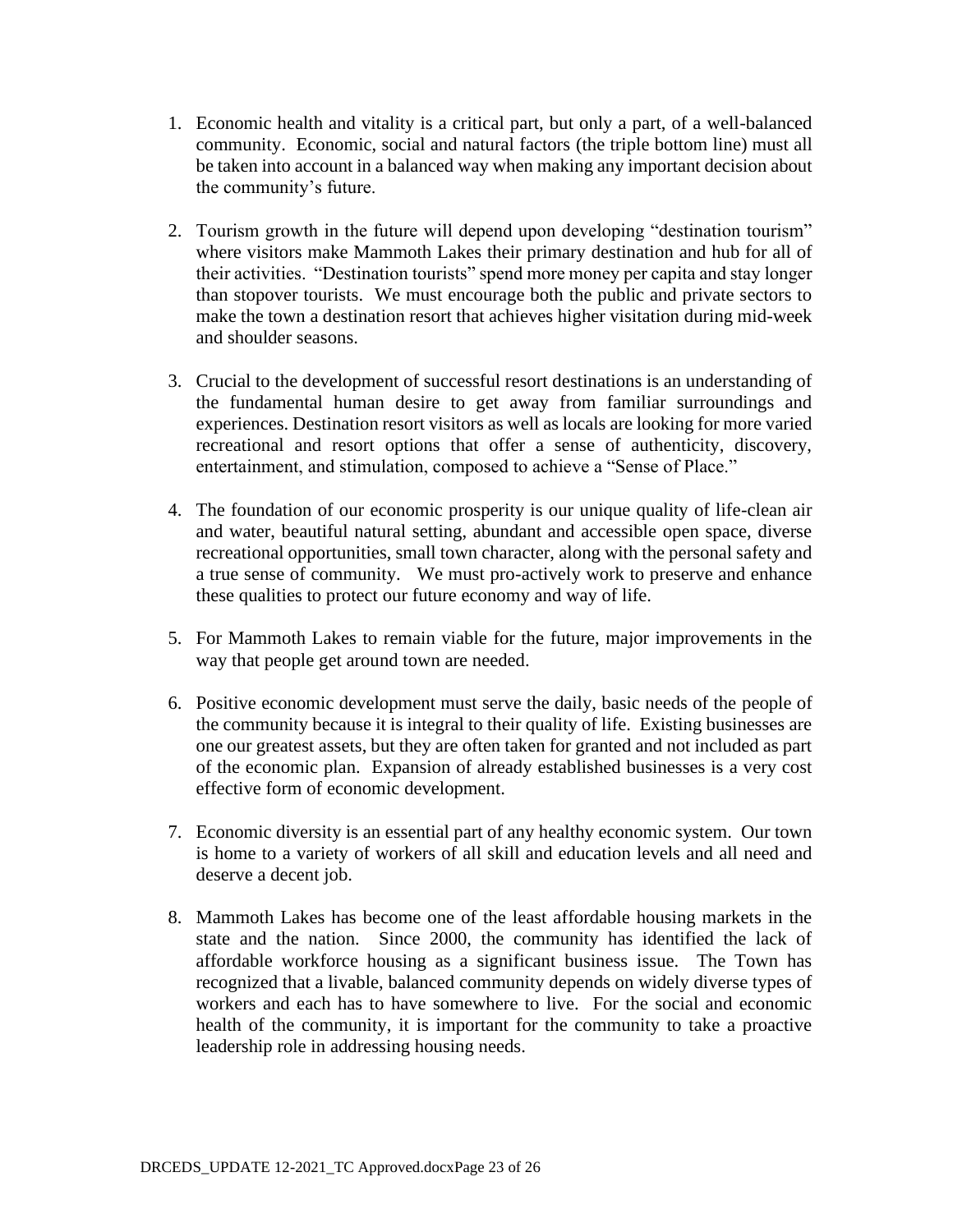- 9. Investment in technology is needed to support the ability of local enterprises to succeed, improves civic life, and provides open access to information and resources.
- 10. Cooperation with Mono County and other agencies is important to provide cost effective services and a more regional approach to economic, transportation, and land use planning.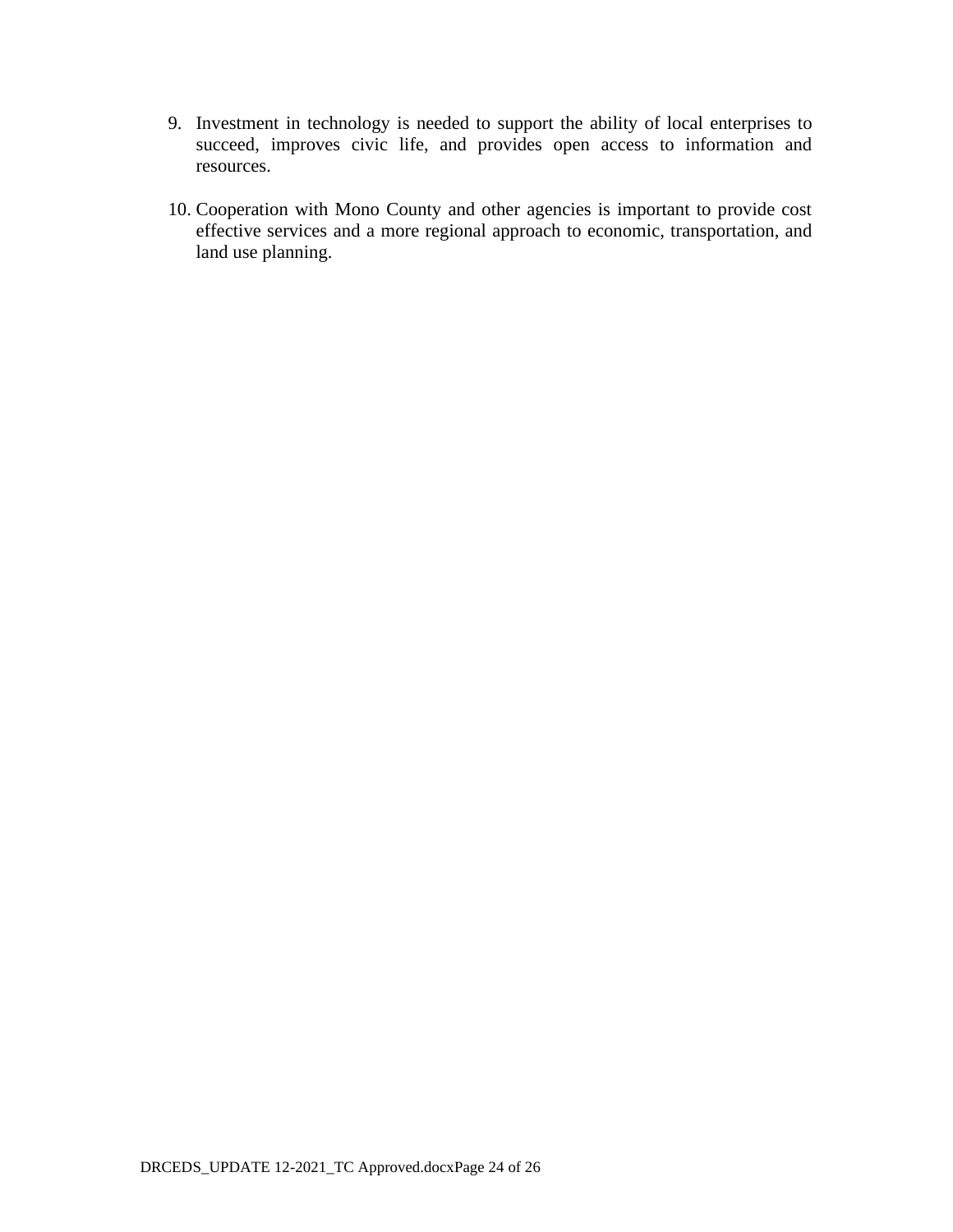# **Completed Objectives**

The following Objectives have been completed as of October 2021.

- $\checkmark$  Objective 1.2D Complete a town-wide wayfinding and signage system plan by April 2010. The first phase will be a demonstration trails signage and wayfinding system in place by July 2009.
- $\checkmark$  Objective 1.3B Complete a town-wide wayfinding and signage system plan by the end of 2012.
- $\checkmark$  Objective 1.3C Complete the environmental review of the Parks and Recreation and Trail System Master Plans by December 2009. Adopt the two plans by March 2010.
- $\checkmark$  Objective 1.3D Complete CEQA evaluation and adopt the General Plan Mobility Element.
- $\checkmark$  Objective 1.6A By December 2009 complete a Main Street district study.
- $\checkmark$  Objective 1.6B Complete the Mammoth Creek Park Master Plan to specify the recreational uses and facilities, such as an indoor events facility with joint sports field/outdoor events area, family lawn and picnic areas, play area and equipment, and mobility and infrastructure improvements to be provided with new development. The Master Plan should be developed in light of the recommendations of the South Districts Neighborhood District Plan (NDP), as well as the Gateway District Plan and Community Recreation Facilities Plan described in Objective 1.6.A.
- ✓ Objective 1.7B Complete a Town Center/Downtown Specific Plan for Main Street and North Old Mammoth Road to specify the critical mix and mass of uses; anchor retail and entertainment uses; meeting, event, and performance venues; and mobility and infrastructure improvements to be provided with new development.
- $\checkmark$  Objective 1.7D In FY12-13, complete the Community-Based Transportation Planfunded scope of work for Main Street to refine the design and configuration of Main Street, the disposition of surplus right-of-way, mobility and infrastructure improvements, and explore financing and funding opportunities for planned improvements.
- $\checkmark$  Objective 1.8A Complete the comprehensive Zoning Code Update in FY12-13, to bring the Zoning Code into conformance with the General Plan, and to include standards and requirements for the following:
	- o Condominium-hotels.
	- o Community Benefits/Incentive Zoning.
	- o Codification of development standards recommended in the Downtown Concept for Main Street, North Old Mammoth Road District Planning Study, and South Districts Neighborhood District Planning Study.